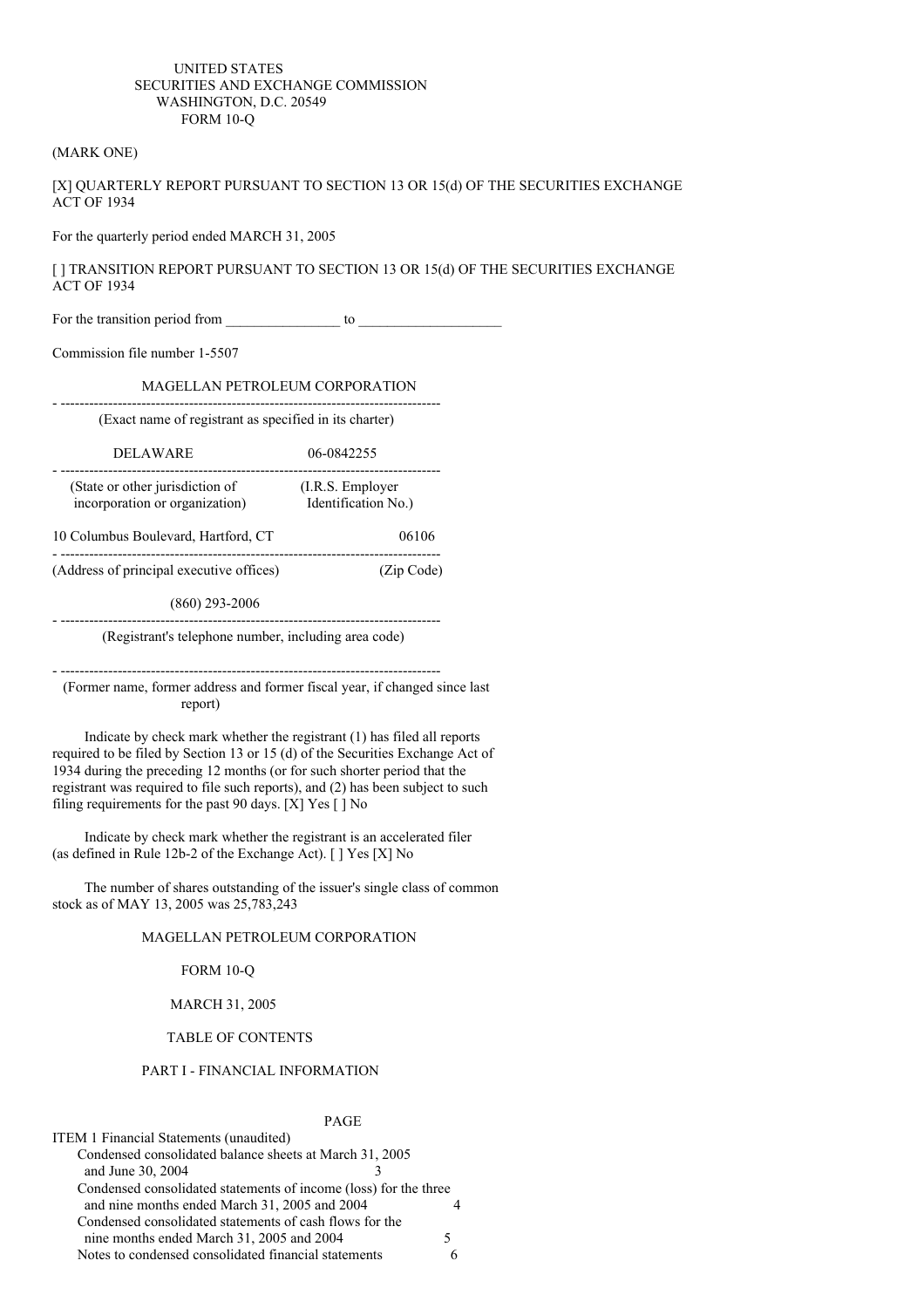| ITEM 2 Management's Discussion and Analysis of Financial Condition and                                    |                                                                                         |                                        |
|-----------------------------------------------------------------------------------------------------------|-----------------------------------------------------------------------------------------|----------------------------------------|
| Results of Operations<br>ITEM 3 Quantitative and Qualitative Disclosure About Market Risk                 | 10                                                                                      | 19                                     |
| <b>ITEM 4 Disclosure Controls and Procedures</b>                                                          |                                                                                         | 19                                     |
|                                                                                                           |                                                                                         |                                        |
| PART II - OTHER INFORMATION                                                                               |                                                                                         |                                        |
| <b>ITEM 1 Legal Proceedings</b>                                                                           | 21                                                                                      |                                        |
| ITEM 2 Unregistered Sales of Equity Securities and Use of Proceeds<br><b>ITEM 6 Exhibits</b>              | 21                                                                                      | 21                                     |
| Signatures                                                                                                | 22                                                                                      |                                        |
| Certifications                                                                                            | 23                                                                                      |                                        |
|                                                                                                           |                                                                                         |                                        |
| 2<br>MAGELLAN PETROLEUM CORPORATION<br>FORM 10-Q                                                          |                                                                                         |                                        |
| PART I - FINANCIAL INFORMATION                                                                            |                                                                                         |                                        |
| ITEM 1. FINANCIAL STATEMENTS                                                                              |                                                                                         |                                        |
| <b>CONSOLIDATED BALANCE SHEETS</b>                                                                        |                                                                                         |                                        |
| <table></table>                                                                                           |                                                                                         |                                        |
| <caption></caption>                                                                                       |                                                                                         |                                        |
|                                                                                                           | MARCH 31 JU<br>2005 2004                                                                | <b>JUNE 30,</b>                        |
|                                                                                                           | ---- 1<br>$---$<br>(UNAUDITED) (NOTE)                                                   |                                        |
| $<\!\!S\!\!>$                                                                                             | $\langle C \rangle$<br>$\langle C \rangle$                                              |                                        |
| <b>ASSETS</b>                                                                                             |                                                                                         |                                        |
| Current assets:                                                                                           |                                                                                         |                                        |
| Cash and cash equivalents                                                                                 |                                                                                         | \$20,057,264 \$20,406,620              |
| Accounts receivable-Trade                                                                                 |                                                                                         | 4,239,190 2,931,609                    |
| Accounts receivable-Working Interest Partners<br>Marketable securities                                    |                                                                                         | 460,094 1,044,619                      |
| Inventories                                                                                               | $\begin{array}{ccc} 2{,}591{,}006 & 2{,}584{,}296 \\ 658{,}900 & 595{,}948 \end{array}$ |                                        |
| Other assets                                                                                              | 471,619 318,141                                                                         |                                        |
|                                                                                                           |                                                                                         |                                        |
| Total current assets                                                                                      | 28,478,073 27,881,233                                                                   |                                        |
| Marketable securities                                                                                     | 890,976 592,138                                                                         |                                        |
| Property and equipment:                                                                                   |                                                                                         |                                        |
| Oil and gas properties (successful efforts method) 80,939,782 69,970,134<br>Land, buildings and equipment |                                                                                         | 2,565,852 2,264,004                    |
| Field equipment                                                                                           | 1,638,426 1,482,639                                                                     |                                        |
|                                                                                                           |                                                                                         |                                        |
|                                                                                                           | 85,144,060 73,716,777                                                                   |                                        |
| Less accumulated depletion, depreciation and amortization (59,804,105) (49,295,770)                       |                                                                                         |                                        |
| Net property and equipment                                                                                | $25,339,955$ $24,421,007$                                                               |                                        |
| <b>Total</b> assets                                                                                       | \$54,709,004 \$52,894,378<br>============                                               |                                        |
| LIABILITIES, MINORITY INTERESTS AND STOCKHOLDERS' EQUITY                                                  |                                                                                         |                                        |
| Current liabilities:<br>Accounts payable                                                                  | \$2,667,719 \$4,367,305                                                                 |                                        |
| Accrued liabilities                                                                                       | 1,718,498 1,550,045                                                                     |                                        |
| Income taxes payable                                                                                      | 166,252 267,645                                                                         |                                        |
| Total current liabilities                                                                                 | 4,552,469 6,184,995                                                                     |                                        |
|                                                                                                           | ------------             ------------                                                   |                                        |
| Long term liabilities:<br>Deferred income taxes                                                           |                                                                                         |                                        |
| Asset retirement obligations                                                                              |                                                                                         | 653,060 403,261<br>5,634,996 4,852,416 |
|                                                                                                           |                                                                                         |                                        |
| Total long term liabilities                                                                               | 6,288,056 5,255,677<br>------------ ------------                                        |                                        |
| Minority interests                                                                                        | 17,621,955 16,533,491                                                                   |                                        |
| Commitments<br>Stockholders' equity:                                                                      |                                                                                         |                                        |
| Common stock, par value \$.01 per share:                                                                  |                                                                                         |                                        |
| Authorized 200,000,000 shares, Outstanding 25,783,243 257,832 257,832                                     |                                                                                         |                                        |
| Capital in excess of par value                                                                            | 44,402,182 44,402,182                                                                   |                                        |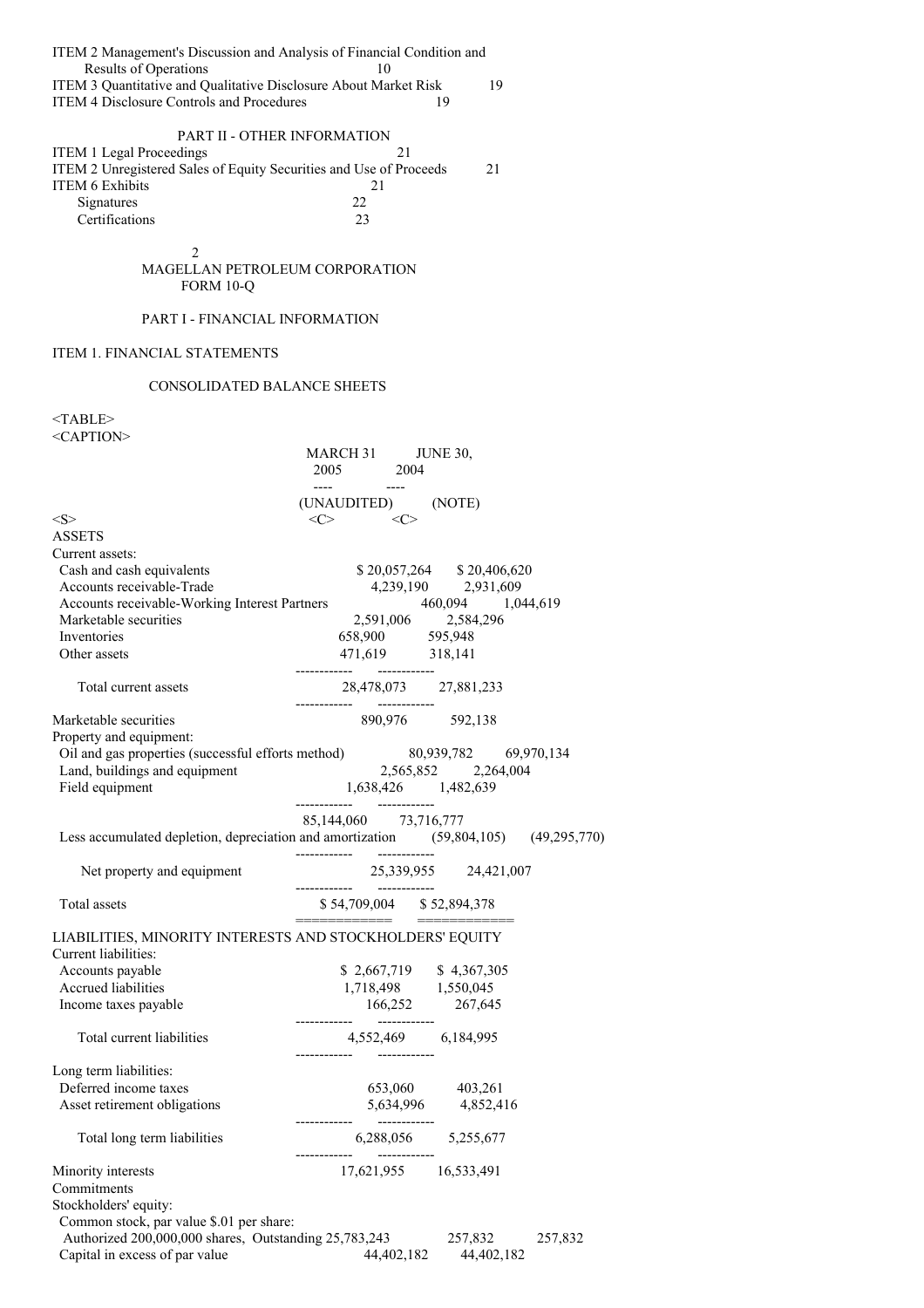| Total capital                                                  | 44,660,014                    | 44,660,014   |                             |
|----------------------------------------------------------------|-------------------------------|--------------|-----------------------------|
| Accumulated deficit                                            | $(15,521,273)$ $(15,248,422)$ |              |                             |
| Accumulated other comprehensive loss                           |                               |              | $(2,892,217)$ $(4,491,377)$ |
|                                                                |                               |              |                             |
| Total stockholders' equity                                     | 26.246.524                    | 24,920,215   |                             |
|                                                                |                               |              |                             |
| Total liabilities, minority interests and stockholders' equity |                               | \$54,709,004 | \$52,894,378                |
|                                                                |                               |              |                             |

 $<$ /TABLE>

Note: The balance sheet at June 30, 2004 has been derived from the audited consolidated financial statements at that date.

See accompanying notes.

3 MAGELLAN PETROLEUM CORPORATION FORM 10-Q

# PART I - FINANCIAL INFORMATION

## ITEM 1. FINANCIAL STATEMENTS

## CONSOLIDATED STATEMENTS OF INCOME (LOSS) (unaudited)

 $<$ TABLE> <CAPTION>

| $\sim$ $\sim$                                                                                                                                                                                                                                      |                                            |                                                                                            | THREE MONTHS ENDED NINE MONTHS ENDED<br>MARCH 31,<br>2005 2004 2005 2004 |                    |                                                                                                                                                                 |
|----------------------------------------------------------------------------------------------------------------------------------------------------------------------------------------------------------------------------------------------------|--------------------------------------------|--------------------------------------------------------------------------------------------|--------------------------------------------------------------------------|--------------------|-----------------------------------------------------------------------------------------------------------------------------------------------------------------|
|                                                                                                                                                                                                                                                    |                                            |                                                                                            | $\frac{1}{2}$ and $\frac{1}{2}$ and $\frac{1}{2}$ and $\frac{1}{2}$      |                    |                                                                                                                                                                 |
| $<\!\!S\!\!>$                                                                                                                                                                                                                                      | <b>Here is a strategic</b><br>$\langle$ C> | $\langle C \rangle$                                                                        | $<\infty$                                                                | $---$<br>$<\infty$ |                                                                                                                                                                 |
| <b>REVENUES:</b>                                                                                                                                                                                                                                   |                                            |                                                                                            |                                                                          |                    |                                                                                                                                                                 |
| Oil sales                                                                                                                                                                                                                                          |                                            | \$2,018,033 \$1,362,321 \$5,419,392 \$3,636,534<br>3,426,625 3,013,700 9,251,165 9,931,831 |                                                                          |                    |                                                                                                                                                                 |
| Gas sales<br>Other production related revenues                                                                                                                                                                                                     |                                            |                                                                                            |                                                                          |                    |                                                                                                                                                                 |
|                                                                                                                                                                                                                                                    | ------------                               |                                                                                            |                                                                          |                    |                                                                                                                                                                 |
| Total revenues                                                                                                                                                                                                                                     |                                            | 5,995,988 4,839,295 16,027,528 14,834,258                                                  |                                                                          |                    |                                                                                                                                                                 |
| COSTS AND EXPENSES:                                                                                                                                                                                                                                |                                            |                                                                                            |                                                                          |                    |                                                                                                                                                                 |
|                                                                                                                                                                                                                                                    |                                            |                                                                                            |                                                                          |                    |                                                                                                                                                                 |
|                                                                                                                                                                                                                                                    |                                            |                                                                                            |                                                                          |                    |                                                                                                                                                                 |
|                                                                                                                                                                                                                                                    |                                            |                                                                                            |                                                                          |                    |                                                                                                                                                                 |
|                                                                                                                                                                                                                                                    |                                            |                                                                                            |                                                                          |                    |                                                                                                                                                                 |
|                                                                                                                                                                                                                                                    |                                            |                                                                                            |                                                                          |                    |                                                                                                                                                                 |
|                                                                                                                                                                                                                                                    |                                            |                                                                                            |                                                                          |                    |                                                                                                                                                                 |
|                                                                                                                                                                                                                                                    |                                            |                                                                                            |                                                                          |                    |                                                                                                                                                                 |
| COSTS AND EXPENSES:<br>Production costs<br>Exploration and dry hole costs<br>Exploration and dry hole costs<br>Salaries and employee benefits<br>604,664<br>702,161<br>1,924,242<br>1.924,242<br>1.982,767<br>Depletion, depreciation and amortiza |                                            |                                                                                            |                                                                          |                    |                                                                                                                                                                 |
|                                                                                                                                                                                                                                                    |                                            |                                                                                            |                                                                          |                    |                                                                                                                                                                 |
| Total costs and expenses                                                                                                                                                                                                                           |                                            |                                                                                            |                                                                          |                    | 5,598,514 4,599,233 16,236,185 14,133,404                                                                                                                       |
|                                                                                                                                                                                                                                                    |                                            | 397,474 240,062 (208,657) 700,854                                                          |                                                                          |                    |                                                                                                                                                                 |
| Operating income (loss)<br>197,474 240,062 (208,657) 700,<br>102,765 270,331 835,452 847,765                                                                                                                                                       |                                            |                                                                                            |                                                                          |                    |                                                                                                                                                                 |
|                                                                                                                                                                                                                                                    |                                            |                                                                                            |                                                                          |                    |                                                                                                                                                                 |
| Income before income taxes and minority interests 500,239 510,393 626,795 1,548,619<br>Income tax provision                                                                                                                                        |                                            |                                                                                            |                                                                          |                    |                                                                                                                                                                 |
|                                                                                                                                                                                                                                                    |                                            |                                                                                            |                                                                          |                    |                                                                                                                                                                 |
| Income before minority interests<br>Minority interests<br>(293,732) (254,052) (634,025) (381,758)<br>(381,758)<br>(381,758)                                                                                                                        |                                            |                                                                                            |                                                                          |                    |                                                                                                                                                                 |
| NET INCOME (LOSS)<br>Solomontary 2003,470<br>Solomontary 2003,470<br>Solomontary 2003,470<br>Solomontary 2003,470<br>Solomontary 2003,470<br>Solomontary 2003,470<br>Solomontary 2003,470<br>Solomontary 2003,470<br>Solomontary 2003,470<br>Solo  |                                            |                                                                                            |                                                                          |                    |                                                                                                                                                                 |
| Average number of shares outstanding<br>Basic                                                                                                                                                                                                      |                                            | 25,783,243 25,741,343 25,783,243 25,602,693                                                |                                                                          |                    |                                                                                                                                                                 |
| Diluted                                                                                                                                                                                                                                            |                                            |                                                                                            |                                                                          |                    |                                                                                                                                                                 |
| NET INCOME (LOSS) PER SHARE (BASIC AND DILUTED) \$-5 -01                                                                                                                                                                                           |                                            |                                                                                            |                                                                          |                    | $\frac{25,783,448}{25,894,912}$ $\frac{25,894,912}{25,783,243}$ $\frac{25,640,557}{25,894,912}$ $\frac{25,640,557}{25,783,243}$ $\frac{25,640,557}{25,640,557}$ |
|                                                                                                                                                                                                                                                    |                                            |                                                                                            |                                                                          |                    | ============                                                                                                                                                    |

 $<$ /TABLE>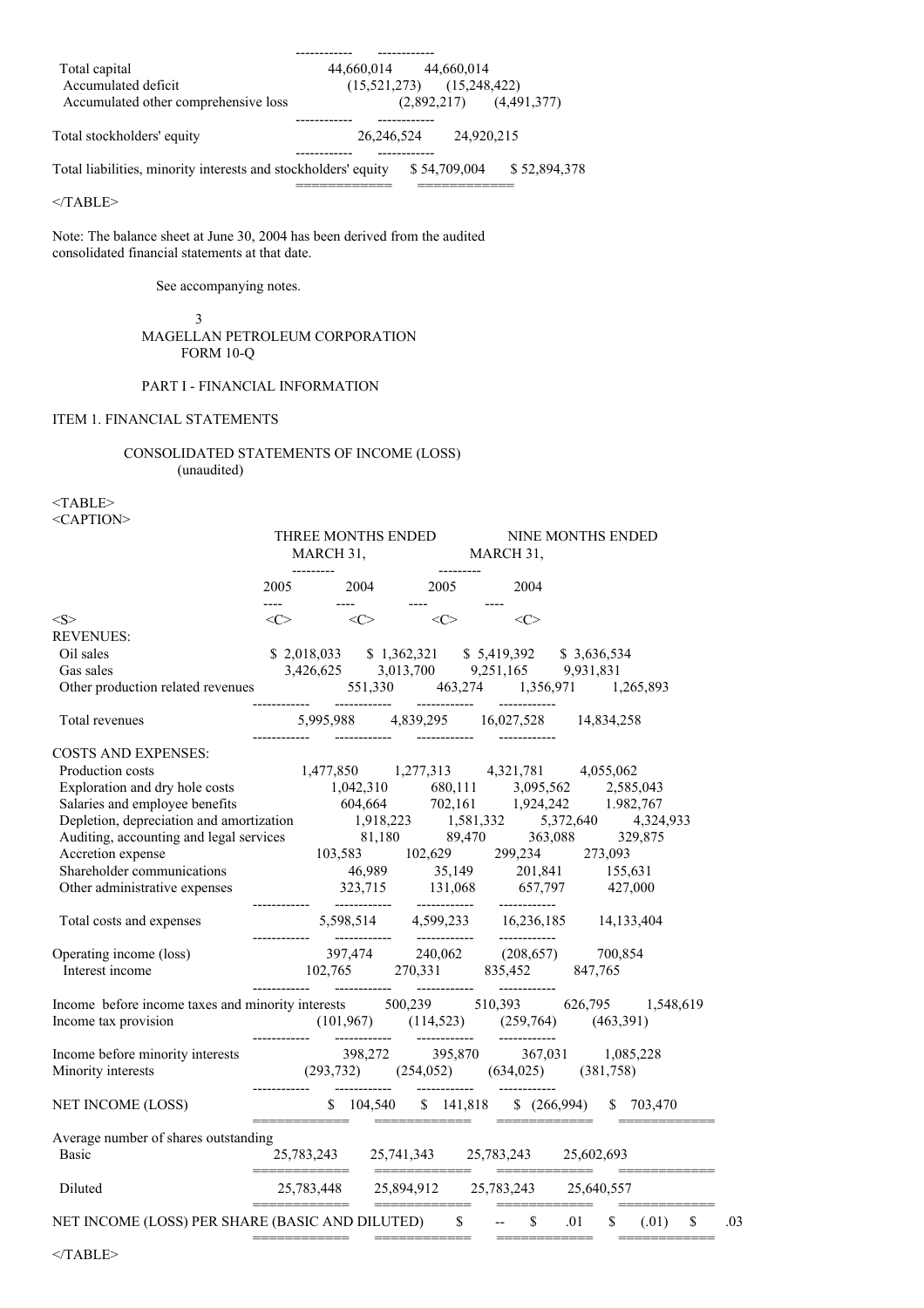4 MAGELLAN PETROLEUM CORPORATION FORM 10-Q

# PART I - FINANCIAL INFORMATION

## ITEM 1. FINANCIAL STATEMENTS

## CONSOLIDATED STATEMENTS OF CASH FLOWS (unaudited)

<TABLE>

<CAPTION>

|                                                                                          | NINE MONTHS ENDED                                                    |
|------------------------------------------------------------------------------------------|----------------------------------------------------------------------|
|                                                                                          | <b>MARCH 31</b>                                                      |
|                                                                                          | --------                                                             |
|                                                                                          | 2005<br>2004<br>$---$                                                |
| $<\!\!S\!\!>$                                                                            | $<\!\!C\!\!>$<br>$\langle C \rangle$                                 |
| <b>OPERATING ACTIVITIES:</b>                                                             |                                                                      |
| Net income (loss)                                                                        | (266,994)<br>\$703,470                                               |
| Adjustments to reconcile net income (loss) to net cash provided by operating activities: |                                                                      |
| Depletion, depreciation and amortization                                                 | 5,372,640 4,324,933                                                  |
| Accretion expense                                                                        | 299,234 273,093                                                      |
| Deferred income taxes                                                                    | $\begin{array}{cc} 208,666 & 1,474 \\ 634,025 & 381,758 \end{array}$ |
| Minority interests                                                                       |                                                                      |
| Exploration and dry hole costs                                                           | 2,167,581 2,275,557                                                  |
| Increase (decrease) in operating assets and liabilities:                                 |                                                                      |
| Accounts and notes receivable                                                            | $(298,599)$ 533,946                                                  |
| Other assets                                                                             | $(153, 479)$ $(219, 469)$                                            |
| Inventories                                                                              | (253, 354)<br>660                                                    |
| Accounts payable and accrued liabilities                                                 | $(2,045,251)$ $(1,343,239)$                                          |
| Income taxes payable and receivable                                                      | $(114,062)$ $(7,960)$                                                |
| Net cash provided by operating activities                                                | -------------<br>5,804,421 6,670,209                                 |
|                                                                                          | -------------                                                        |
| <b>INVESTING ACTIVITIES</b>                                                              |                                                                      |
| Additions to property and equipment                                                      | $(4,477,488)$ $(4,792,966)$                                          |
| Oil and gas exploration activities                                                       | $(2,167,581)$ $(2,275,557)$                                          |
| Marketable securities matured                                                            | $(4,189,500)$ $(5,208,687)$                                          |
| Marketable securities purchased                                                          | 3,874,988 4,513,896                                                  |
| Net cash used in investing activities                                                    | -------------<br>$(6,959,581)$ $(7,763,314)$                         |
|                                                                                          | -------------                                                        |
| FINANCING ACTIVITIES:                                                                    |                                                                      |
| Dividends to MPAL minority shareholders                                                  | $(821,732)$ $(744,971)$                                              |
| Net cash used in financing activities                                                    | $(821,732)$ $(744,971)$                                              |
|                                                                                          |                                                                      |
| Effect of exchange rate changes on cash and cash equivalents                             | 1,627,536<br>1,675,412<br>-------------                              |
| Net increase (decrease) in cash and cash equivalents                                     | $(349,356)$ $(162,664)$                                              |
| Cash and cash equivalents at beginning of year                                           | 20,406,620 20,041,464                                                |
| CASH AND CASH EQUIVALENTS AT END OF PERIOD                                               | -------------<br>------------<br>\$20,057,264 \$19,878,800           |
|                                                                                          | ==========================                                           |

 $<$ /TABLE>

See accompanying notes.

5

Note 1. Basis of Presentation

Magellan Petroleum Corporation (the Company or MPC) is engaged in the sale of oil and gas and the exploration for and development of oil and gas reserves. At March 31, 2005, MPC's principal asset was a 55% equity interest in its subsidiary, Magellan Petroleum Australia Limited (MPAL), which has one class of stock that is publicly held and traded in Australia. MPAL's major assets are two petroleum production leases covering the Mereenie oil and gas field (35%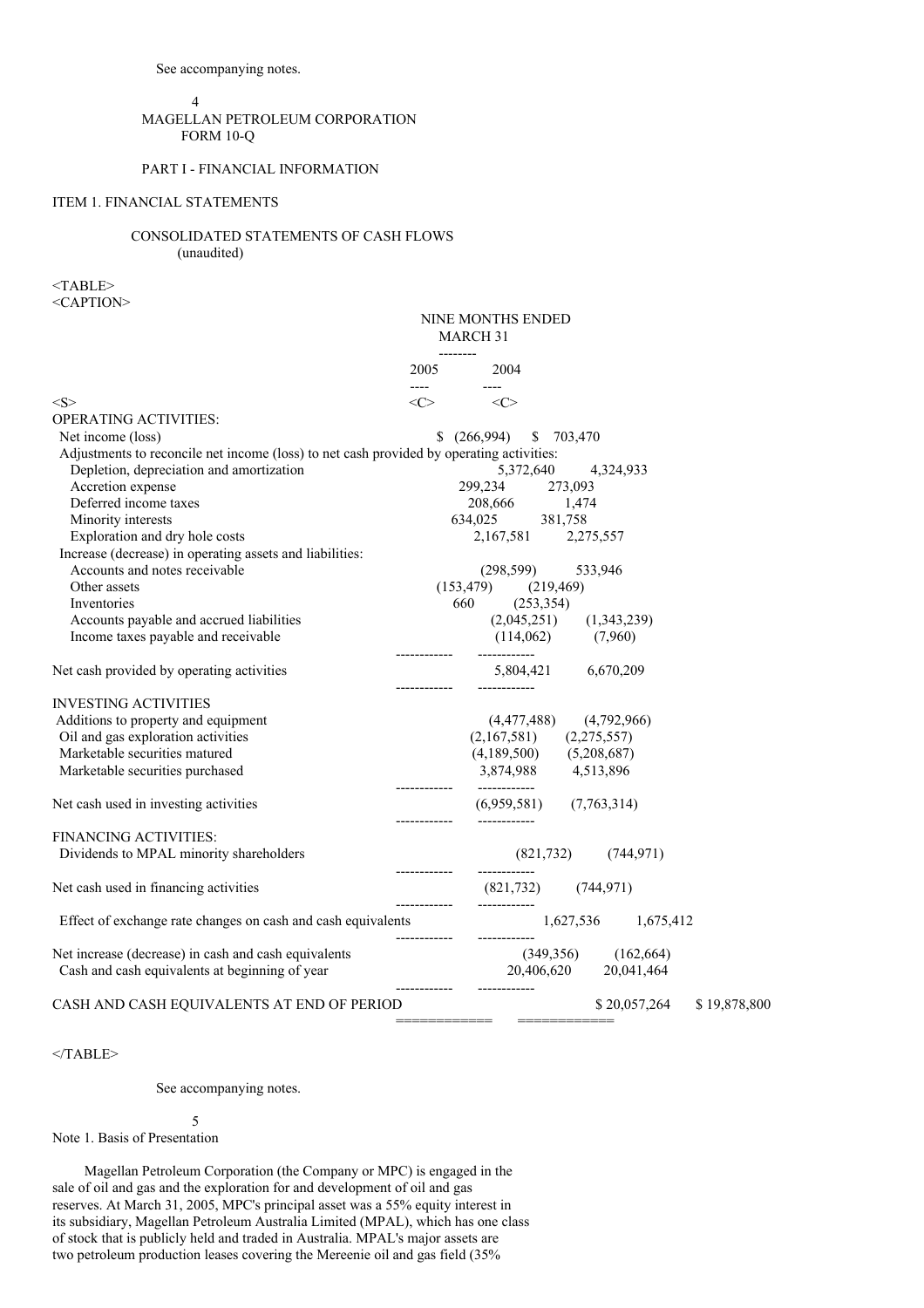working interest) and one petroleum production lease covering the Palm Valley gas field (52% working interest). Both fields are located in the Amadeus Basin in the Northern Territory of Australia. MPC has a direct 2.67% carried interest in the Kotaneelee gas field in the Yukon Territory of Canada.

The accompanying unaudited condensed consolidated financial statements include the accounts of MPC and MPAL and have been prepared in accordance with accounting principles generally accepted in the United States for interim financial information and with the instructions to Form 10-Q and Rule 10-01 of Regulation S-X. Accordingly, they do not include all of the information and footnotes required by generally accepted accounting principles for complete financial statements. In the opinion of management, all adjustments considered necessary for a fair presentation have been included. All such adjustments are of a normal recurring nature. Operating results for the three and nine month periods ended March 31, 2005 are not necessarily indicative of the results that may be expected for the year ending June 30, 2005. For further information, refer to the consolidated financial statements and footnotes thereto included in the Company's Annual Report on Form 10-K for the year ended June 30, 2004. All amounts presented are in United States dollars, unless otherwise noted.

Certain reclassifications have been made to previously disclosed amounts to conform to current period reporting.

### Note 2. Kotaneelee Litigation

During September 2003, the litigants in the Kotaneelee litigation entered into a settlement agreement. During October 2003, the Company received approximately \$851,000, after Canadian withholding taxes and reimbursement of certain past legal costs. The plaintiffs agreed to terminate all litigation against the defendants related to the field, including the claim that the defendants failed to fully develop the field. Since each party agreed to bear its own legal costs, there were no taxable costs assessed against any of the parties. The components of the settlement payment, which was recorded in September 2003, were as follows:

| $<$ TABLE>                 |             |
|----------------------------|-------------|
| $<\!\!S\!\!>$              |             |
| Gas sales                  | \$1,135,000 |
| Interest income            | 102,000     |
| Canadian withholding taxes | (386,000)   |
|                            |             |
| Total                      | \$ 851,000  |
|                            |             |

 $<$ /TABLE>

Note 3. Capital and stock options

MPC through its stock repurchase plan may purchase up to one million shares of its common stock in the open market. Through March 31, 2005, MPC had purchased 680,850 of its shares at a cost of approximately \$686,000, all of which shares have been cancelled. No purchases of shares under the repurchase plan were made by MPC during the three and nine month periods ended March 31, 2005.

On July 10, 2003, a subsidiary of Origin Energy, Sagasco Amadeus Pty. Limited, agreed to exchange 1.2 million shares of MPAL for 1.3 million shares of the Company's common stock. The exchange was completed on September 2, 2003. The fair value of the 1,300,000 shares on July 10, 2003 was \$1,508,000, based on the closing price of the Company's common stock on the Nasdaq SmallCap market on that date.

The Company has elected to follow Accounting Principles Board Opinion No. 25, "Accounting for Stock Issued to Employees" (APB No. 25) and related interpretations in accounting for its stock options because the alternative fair value accounting provided under FASB Statement No. 123, "Accounting for Stock Based Compensation," as amended by SFAS 148 "Accounting for Stock-based Compensation - Transition and Disclosure" requires use of option valuation models to value stock options. Under APB No. 25, because the exercise price of the Company's stock options equals the market price of the underlying stock on the date of grant, no compensation expense is recognized.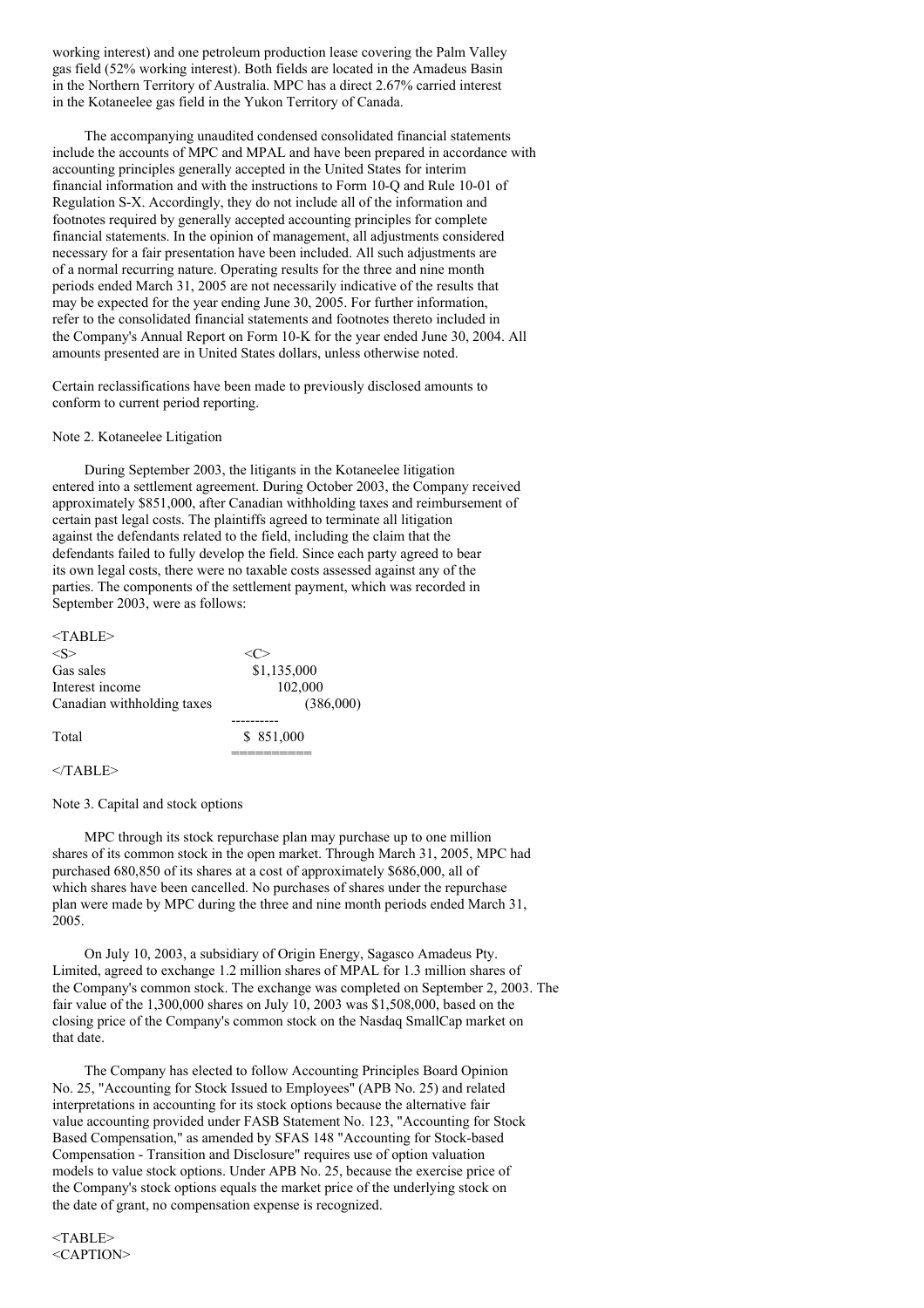| OPTIONS OUTSTANDING                              | EXPIRATION    | NUMBER OF<br><b>DATES</b>                                                                                     | <b>SHARES</b>                            | <b>EXERCISE PRICES (\$)</b> |
|--------------------------------------------------|---------------|---------------------------------------------------------------------------------------------------------------|------------------------------------------|-----------------------------|
| -------------------<br>$<\ge$                    |               | $\langle C \rangle$ $\langle C \rangle$ $\langle C \rangle$                                                   | -------------------<br>871,000 1.28-1.57 |                             |
| June 30, 2002<br>Granted Jan                     | Jan. 2008     | 50,000<br>--------                                                                                            | .85                                      |                             |
| $<$ TABLE>                                       |               |                                                                                                               |                                          |                             |
|                                                  | 6             |                                                                                                               |                                          |                             |
| $<$ TABLE><br>$<\!\!S\!\!>$                      | $<\!\!C\!\!>$ | $\langle$ C $\rangle$<br><<>                                                                                  |                                          |                             |
| June 30, 2003                                    |               | 921,000                                                                                                       | .85-1.57                                 |                             |
| Expired                                          |               | (126,000)                                                                                                     | 1.57                                     |                             |
| Cancelled                                        |               | (25,000)                                                                                                      | .85                                      |                             |
| Exercised                                        |               | $(175,000)$ .85-1.28                                                                                          |                                          |                             |
|                                                  |               |                                                                                                               |                                          |                             |
| June 30, 2004                                    |               | 595,000                                                                                                       | 1.28                                     |                             |
| Granted                                          |               | July 1, 2014 30,000                                                                                           | 1.45                                     |                             |
| December 31, 2004<br>Expired                     |               | --------<br>$(595,000)$ 1.28<br>--------                                                                      | 625,000 (\$1.29 weighted average)        |                             |
| March 31, 2005                                   |               | 30,000<br>=======                                                                                             | -1.45                                    |                             |
| $<$ /TABLE>                                      |               |                                                                                                               |                                          |                             |
| SUMMARY OF OPTIONS OUTSTANDING AT March 31, 2005 | 7             |                                                                                                               |                                          |                             |
| $<$ TABLE><br><caption></caption>                |               |                                                                                                               |                                          |                             |
|                                                  |               | EXPIRATION<br>DATES TOTAL VESTED PRICES (\$)<br>----- ------                                                  | <b>EXERCISE</b>                          |                             |
| $<\leq>$<br>Granted 2004                         |               | $\langle C \rangle$ $\langle C \rangle$ $\langle C \rangle$ $\langle C \rangle$<br>July 2014 $30,000$ -- 1.45 |                                          |                             |
| Total                                            |               | 30,000                                                                                                        |                                          |                             |
| OPTIONS RESERVED FOR FUTURE GRANTS               |               | -------                                                                                                       |                                          | 795,000                     |
| $<$ TABLE>                                       |               |                                                                                                               |                                          |                             |

Option valuation models require the input of highly subjective assumptions including the expected stock price volatility. The assumptions used in the 2004 valuation model were: risk free interest rate - 4.95%, expected life - - 10 years, expected volatility - .518, expected dividend - 0. These models assumes that the options will vest ratably over three years.

Pro forma information regarding net income and earnings per share is required by Statement 148, and has been determined as if the Company had accounted for its stock options under the fair value method of Statement 123. The fair value for these options was estimated at the date of grant using a Black-Scholes option pricing model. The Company's pro forma information follows:

<TABLE> <CAPTION>

| NALINE                                        |                    |     |                               |                          |
|-----------------------------------------------|--------------------|-----|-------------------------------|--------------------------|
|                                               | THREE MONTHS ENDED |     |                               | THREE MONTHS ENDED       |
|                                               | MARCH 31, 2005     |     | <b>MARCH 31, 2004</b>         |                          |
|                                               |                    |     |                               |                          |
| < S ><br><c></c>                              | <c></c>            | <<> | <c></c>                       |                          |
| Net income as reported                        |                    |     | $$104,540 \qquad $--$141,818$ | \$.01                    |
| Stock option expense                          | (4,500)            |     |                               |                          |
| Pro forma net (loss) income $\{(100,040)$ \$- |                    |     | \$141,818                     | \$.01                    |
| $<$ TABLE>                                    |                    |     |                               |                          |
| $<$ TABLE>                                    |                    |     |                               |                          |
| $\leq$ CAPTION $>$                            |                    |     |                               |                          |
|                                               | NINE MONTHS ENDED  |     |                               | <b>NINE MONTHS ENDED</b> |

MARCH 31, 2005 MARCH 31, 2004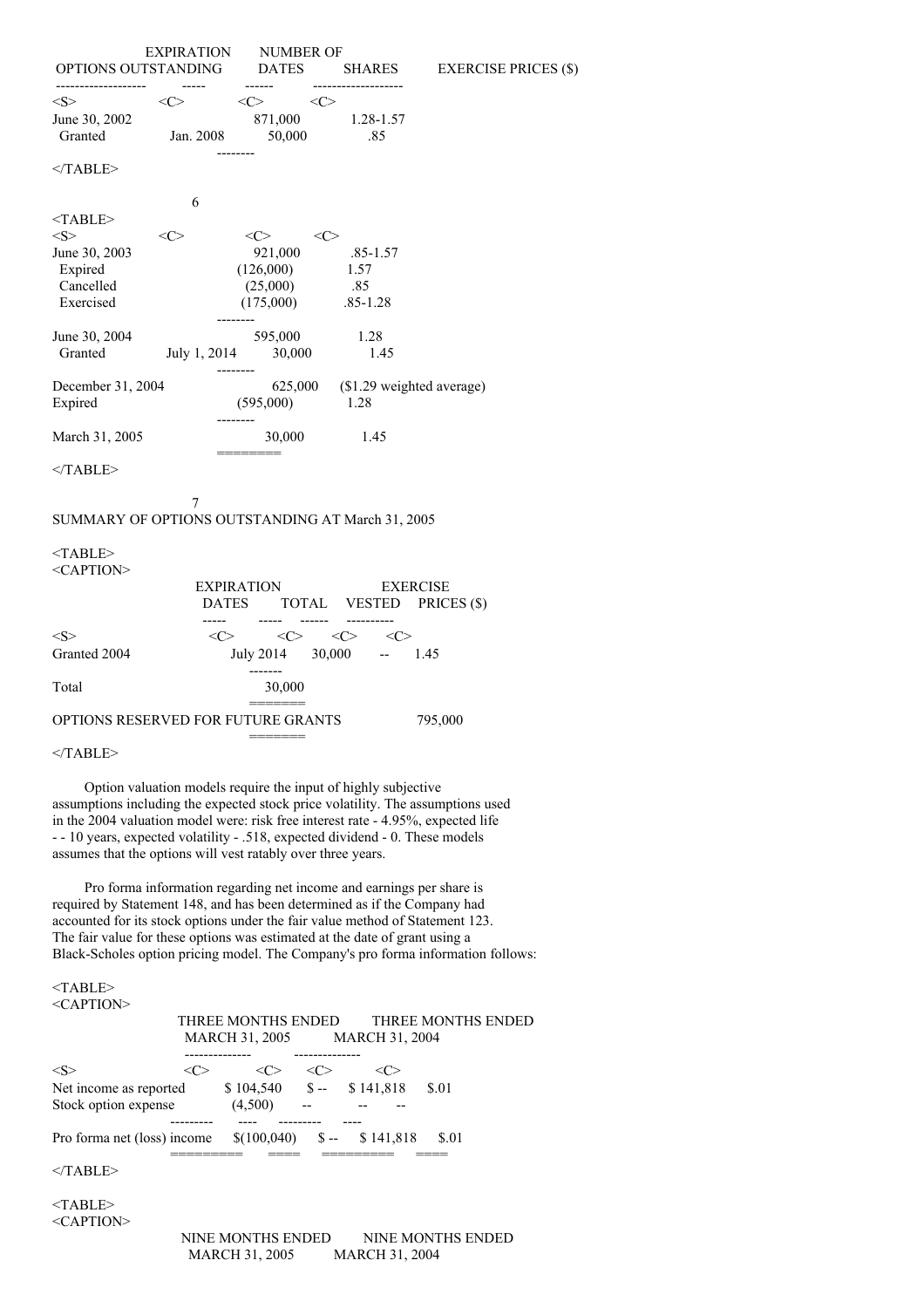| $<\!\!S\!\!>$                 |             |        | $\langle$ |       |
|-------------------------------|-------------|--------|-----------|-------|
| Net (loss) income as reported | \$(266,994) | S(.01) | \$703,470 | \$.03 |
| Stock option expense          | (13,500)    |        |           |       |
|                               |             |        |           |       |
| Pro forma net (loss) income   | \$(280,494) | S(.01) | \$703.470 | \$.03 |
|                               |             |        |           |       |

## $<$ /TABLE>

Note 4. Depletion, depreciation and amortization (DD&A)

The operator of the Mereenie field has implemented an extensive program for additional drilling and capital improvements to meet gas sales' contract requirements. During 2004, the Mereenie Producers installed additional compression equipment in the field at a cost of \$13.1 million (MPAL share \$4.6 million) designed to increase field deliverability and partially meet certain gas contract requirements. During the last quarter of calendar 2004, two gas wells necessary to improve field deliverability and meet gas contractual requirements were drilled and completed. The wells were suspended pending installation of surface and gas gathering facilities. They were connected to the central treatment plant in late February 2005 and are currently on production.

#### 8 Note 5. Comprehensive income (loss)

Total comprehensive income (loss) during the three and nine month periods ended March 31, 2005 and 2004 is as follows:

<TABLE> <CAPTION>

|                                   | THREE MONTHS ENDED<br><b>MARCH 31, 2005</b><br>-------------- |                     |                 | ACCUMULATED OTHER<br>NINE MONTHS ENDED<br><b>MARCH 31, 2005</b><br><b>LOSS</b> |               |             | <b>COMPREHENSIVE</b> |
|-----------------------------------|---------------------------------------------------------------|---------------------|-----------------|--------------------------------------------------------------------------------|---------------|-------------|----------------------|
|                                   | 2005                                                          | 2004                | 2005            | 2004                                                                           |               |             |                      |
| < S >                             | <c></c>                                                       | $\langle C \rangle$ | $\langle$ C $>$ | <<>                                                                            | <c></c>       |             |                      |
| Balance at June 30, 2004          |                                                               |                     |                 |                                                                                | \$(4,491,377) |             |                      |
| Net income (loss)                 |                                                               | 104.540             | 141.818<br>S.   | $$$ (266,994)                                                                  | 703,470<br>S. |             |                      |
| Foreign currency translation      |                                                               |                     |                 |                                                                                |               |             |                      |
| Adjustments                       |                                                               | (870, 575)          | 429.122         | 1,599,160                                                                      | 3,162,263     | 1.599.160   |                      |
| Total comprehensive income (loss) |                                                               | \$(766,035)         | S.              | 570,940                                                                        | \$1,332,166   | \$3,865,733 |                      |
| Balance at March 31,2005          |                                                               |                     |                 | ________                                                                       | \$(2,892,217) |             |                      |
|                                   |                                                               |                     |                 |                                                                                |               |             |                      |

## $<$ /TABLE>

Note 6. Investment in MPAL

During the first quarter of fiscal 2005, MPC invested \$29,466 in 31,606 shares of MPAL. This increased MPC's interest in MPAL from 55.06% to 55.13%. The difference between the acquisition cost of the MPAL shares and the book value of the additional MPAL interest acquired was allocated to oil and gas properties.

#### Note 7. Earnings per share

Earnings per common share are based upon the weighted average number of common and common equivalent shares outstanding during the period. The Company's basic and diluted calculations of EPS are the same for the three month and nine month periods ended March 31, 2005 and 2004. The potential dilution items are the outstanding stock options disclosed in Note 3.

### Note 8. Segment Information

The Company has two reportable segments, MPC and its subsidiary, MPAL. Each company is in the same business; MPAL is also a publicly held company with its shares traded on the Australian Stock Exchange. MPAL issues separate audited consolidated financial statements and operates independently of MPC. Segment information (in thousands) for the Company's two operating segments is as follows: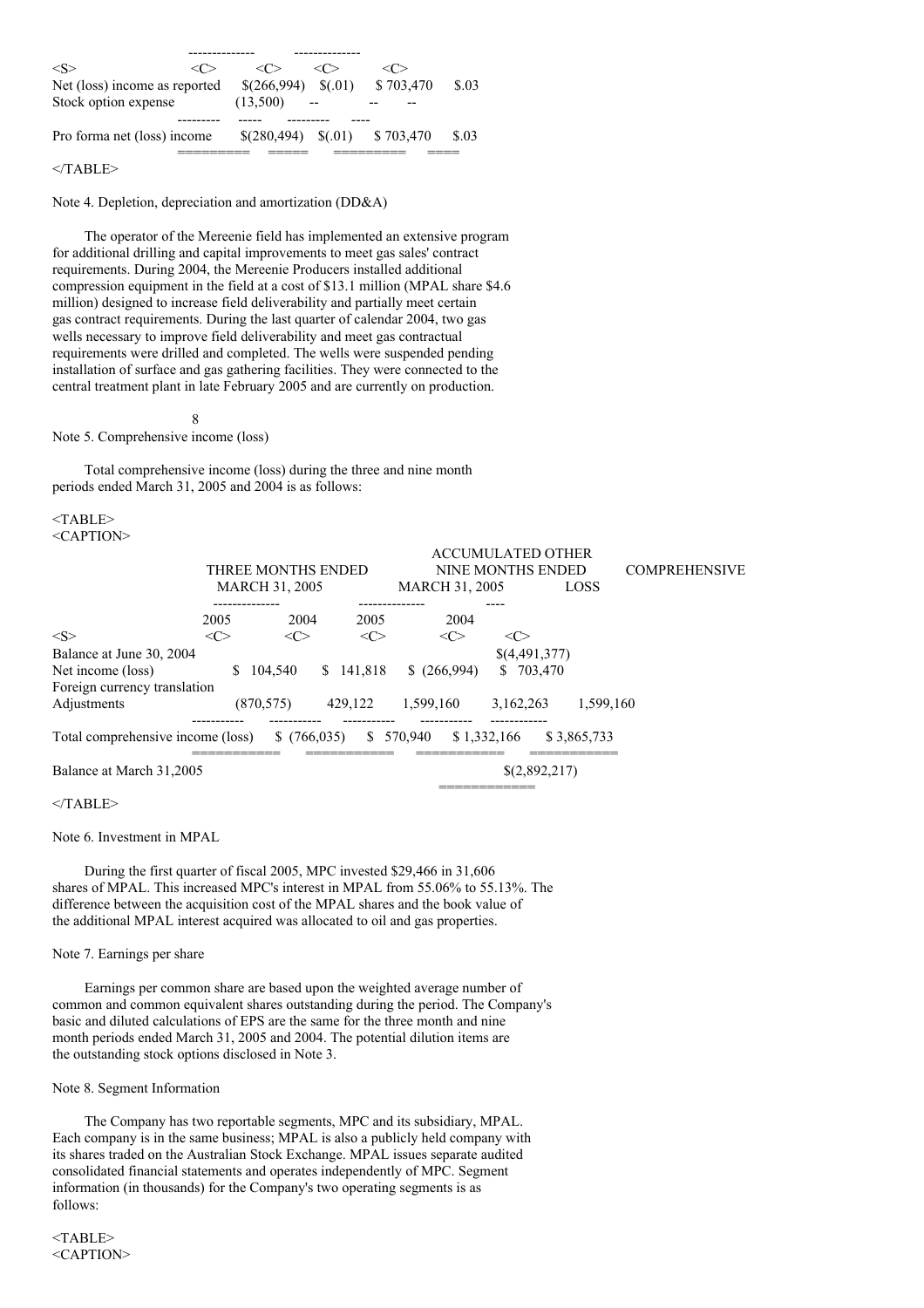|                                       | THREE MONTHS ENDED |                   |                  |                  | NINE MONTHS ENDED |
|---------------------------------------|--------------------|-------------------|------------------|------------------|-------------------|
|                                       |                    | MARCH 31,         |                  | MARCH 31,        |                   |
|                                       | -------            |                   |                  |                  |                   |
|                                       | 2005               | 2004              | 2005             | 2004             |                   |
|                                       |                    |                   |                  |                  |                   |
| < S >                                 | <c></c>            | <<>               | <<>              | <c></c>          |                   |
| Revenues:                             |                    |                   |                  |                  |                   |
| <b>MPC</b>                            | \$<br>68           | \$119             | $\frac{\$}{226}$ | \$1.445          |                   |
| MPAL                                  | 5,928              |                   | 4,720 15,802     | 13,389           |                   |
|                                       |                    |                   |                  |                  |                   |
| Total consolidated revenues           |                    | $$5,996$ $$4,839$ |                  | \$16,028         | \$14,834          |
|                                       |                    |                   |                  |                  |                   |
| Net income (loss):                    |                    |                   |                  |                  |                   |
| <b>MPC</b>                            | \$<br>(211)        | (169)             | (900)            | $\frac{\$}{237}$ |                   |
| <b>MPAL</b>                           | 316                | 311               | 633              | 466              |                   |
|                                       |                    |                   |                  |                  |                   |
| Consolidated net income (loss) \$ 105 |                    |                   | $\frac{142}{ }$  | (267)            | 703<br>S          |
|                                       |                    |                   |                  |                  |                   |
| $<$ TABLE>                            |                    |                   |                  |                  |                   |

Note 9. Exploration and Dry Hole Costs

The 2005 and 2004 costs related primarily to the exploration work being performed on MPAL's properties. The dry holes were drilled on MPAL properties in Australia and New Zealand.

Note 10. Asset Retirement Obligations

A reconciliation of the Company's asset retirement obligations for the nine months ended March 31, 2005 is as follows:

| $<$ TABLE>                |             |
|---------------------------|-------------|
| < S >                     |             |
| Balance at July 1, 2004   | \$4,852,000 |
| Liabilities incurred      |             |
| Liabilities settled       |             |
| Accretion expense         | 299,000     |
| Revisions to estimate     |             |
| Exchange effect           | 484,000     |
|                           |             |
| Balance at March 31, 2005 | \$5,635,000 |
|                           |             |

 $\mathbf Q$ 

 $<$ /TABLE>

Note 11. Pension plan costs

On August 31, 2004, the MPAL board formally terminated MPAL's defined benefit plan. The termination was effective as of June 30, 2004 and a settlement and curtailment loss of \$1,237,425 was recognized during the fourth quarter of 2004. All amounts have been paid out. Therefore, there were no pension costs during the three and nine month periods ended March 31, 2005. Pension costs for the three and nine month periods ended March 31, 2004 were approximately \$43,000 and \$27,000, respectively.

## ITEM 2 MANAGEMENT'S DISCUSSION AND ANALYSIS OF FINANCIAL CONDITION AND RESULTS OF OPERATIONS

## FORWARD LOOKING STATEMENTS

Statements included in Management's Discussion and Analysis of Financial Condition and Results of Operations which are not historical in nature are intended to be, and are hereby identified as, forward looking statements for purposes of the "Safe Harbor" Statement under the Private Securities Litigation Reform Act of 1995. The Company cautions readers that forward looking statements are subject to certain risks and uncertainties that could cause actual results to differ materially from those indicated in the forward looking statements. Among these risks and uncertainties are pricing and production levels from the properties in which the Company has interests, and the extent of the recoverable reserves at those properties and changes in foreign currency exchange notes. In addition, the Company has a large number of exploration permits and faces the risk that any wells drilled may fail to encounter hydrocarbons in commercially recoverable quantities. The Company undertakes no obligation to update or revise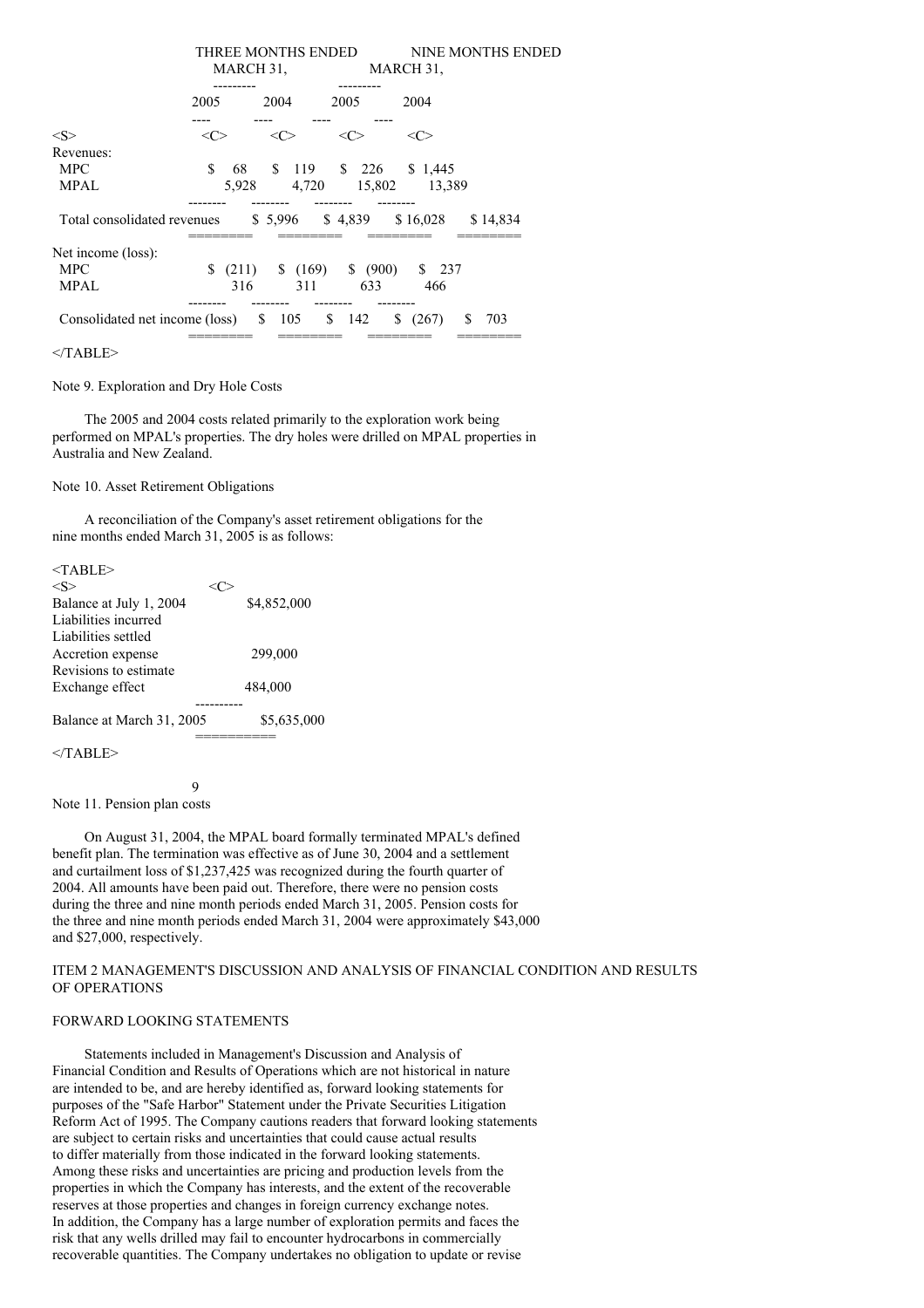forward-looking statements, whether as a result of new information, future events, or otherwise.

## CRITICAL ACCOUNTING POLICIES

### Oil and Gas Properties

The Company follows the successful efforts method of accounting for its oil and gas operations. Under this method, the costs of successful wells, development dry holes and productive leases are capitalized and amortized on a units-of-production basis over the life of the related reserves. Cost centers for amortization purposes are determined on a field-by-field basis. The Company records its proportionate share in joint venture operations in the respective classifications of assets, liabilities and expenses. Unproved properties with significant acquisition costs are periodically assessed for impairment in value, with any impairment charged to expense. The successful efforts method also imposes limitations on the carrying or book value of proved oil and gas properties. Oil and gas properties are reviewed for impairment whenever events or changes in circumstances indicate that the carrying amounts may not be recoverable. The Company estimates the future undiscounted cash flows from the affected properties to determine the recoverability of carrying amounts. In general, analyses are based on proved developed reserves, except in circumstances where it is probable that additional resources will be developed and contribute to cash flows in the future.

Exploratory drilling costs are initially capitalized pending determination of proved reserves but are charged to expense if no proved reserves are found. Other exploration costs, including geological and geophysical expenses, leasehold expiration costs and delay rentals, are expensed as incurred. Because the Company follows the successful efforts method of accounting, the results of operations may vary materially from quarter to quarter. An active exploration program may result in greater exploration and dry hole costs.

## Asset Retirement Obligations

Effective July 1, 2002, the Company adopted the provisions of Statement of Financial Accounting Standards ("SFAS") 143, "Accounting for Asset Retirement Obligations." SFAS 143 requires legal obligations associated with the retirement of long-lived assets to be recognized at their fair value at the time that the obligations are incurred.

Upon initial recognition of a liability, that cost is capitalized as part of the related long-lived asset (oil & gas properties) and amortized on a units-of-production basis over the life of the related reserves. Accretion expense in connection with the discounted liability is recognized over the remaining life of the related reserves.

The estimated liability is based on the future estimated cost of land reclamation, plugging the existing oil and gas wells and removing the surface facilities equipment in the Palm Valley, Mereenie, Kotaneelee, Nockatunga and Dingo fields. The liability is a discounted liability using a credit-adjusted risk-free rate on the date such liabilities are determined. A market risk premium was excluded from the estimate of asset retirement obligations because the amount was not capable of being estimated. Revisions to the

#### 10

liability could occur due to changes in the estimates of these costs, acquisition of additional properties and as new wells are drilled.

Estimates of future asset retirement obligations include significant management judgment and are based on projected future retirement costs. Such costs could differ significantly when they are incurred.

## Revenue Recognition

The Company recognizes oil and gas revenue from its interests in producing wells as oil and gas is produced and sold from those wells. Oil and gas sold is not significantly different from the Company's share of production. Revenues from the purchase, sale and transportation of natural gas are recognized upon completion of the sale and when transported volumes are delivered. Shipping and handling costs in connection with such deliveries are included in production costs. Revenue under carried interest agreements is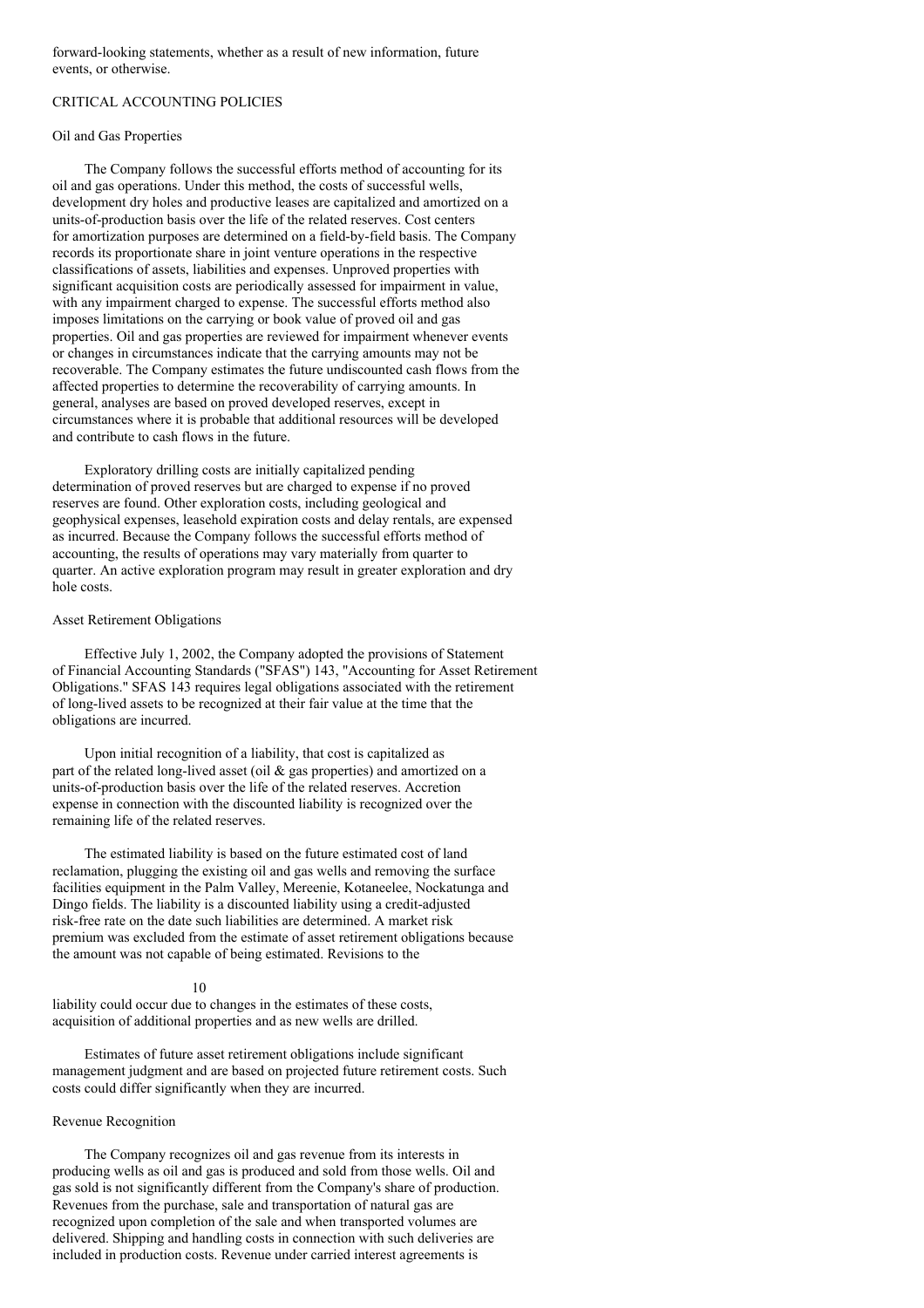recorded in the period when the net proceeds become receivable, measurable and collection is reasonably assured. The time the net revenues become receivable and collection is reasonably assured depends on the terms and conditions of the relevant agreements and the practices followed by the operator. As a result, net revenues may lag the production month by one or more months.

## Use of Estimates

The preparation of consolidated financial statements in conformity with accounting principles generally accepted in the United States requires management to make estimates and assumptions that affect the amounts reported in the financial statements and accompanying notes. Estimates are particularly sensitive in the calculation of proven reserves, depletion, depreciation and amortization and the amount of the Company's asset retirement obligations. Actual results could differ from those estimates.

## New Accounting Standards

In December 2004, the Financial Accounting Standards Board (FASB) published Statement of Financial Accounting Standards (SFAS) No. 123 (revised 2004), (SFAS 123(R)) "Share Based Payment". SFAS 123(R) establishes standards for the accounting for transactions in which an entity exchanges its equity instruments for goods or services. SFAS 123(R) eliminates the ability to account for share-based compensation transactions using APB Opinion No. 25 (APB 25), "Accounting for Stock Issued to Employees", and generally requires that such transactions be accounted for using a fair-value-based method. SFAS 123(R) is effective as of the first annual reporting period of a registrant's fiscal year that begins on or after June 15, 2005, therefore, the effective date for the Company is July 1, 2005. SFAS 123(R) applies to all awards granted after the required effective date and to awards modified, repurchased, or cancelled after that date and as a consequence future employee stock option grants and other stock based compensation plans will be recorded as expense over the vesting period of the award based on their fair values at the date the stock based compensation is granted. The cumulative effect of initially applying SFAS 123(R) is to be recognized as of the required effective date using a modified prospective method. Under the modified prospective method the Company will recognize stock-based compensation expense from July 1, 2005 as if the fair value based accounting method had been used to account for all outstanding unvested employee awards granted, modified or settled in prior years. The ultimate impact on future years results of operation and financial position will depend upon the level of stock based compensation granted in future years.

For further information regarding equity- based compensation, see Note 3 "capital and stock options" to the consolidated financial statements

On March 30, 2005 the FASB issued FASB Interpretation No. (FIN) 47, "Accounting for Conditional Asset Retirement Obligations." FIN 47 requires an entity to recognize a liability for the fair value of an asset retirement obligation that is conditional on a future event if the liability's fair value can be reasonably estimated. FIN 47 is effective for the fiscal year ending June 30, 2005.

On April 4, 2005 the FASB adopted FASB Staff Position (FSP) FAS 19-1 "Accounting for Suspended Well Costs" that amends SFAS 19, "Financial Accounting and Reporting by Oil and Gas Producing Companies," to permit the continued capitalization of exploratory well costs beyond one year if the well found a sufficient quantity of reserves to justify its completion as a producing well and the entity is making sufficient progress assessing the reserves and the economic and operating viability of the project. The guidance in the FSP is required to be applied prospectively in the fourth quarter of 2005.

## LIQUIDITY AND CAPITAL RESOURCES

### Consolidated

11

At March 31, 2005, the Company on a consolidated basis had approximately \$20.0 million of cash and cash equivalents and \$3.5 million of marketable securities.

Net cash provided by operations was \$5.8 million during the nine months ended March 31, 2005 compared to cash provided by operations of \$6.7 million during the nine months ended March 31, 2004. The decrease in cash provided by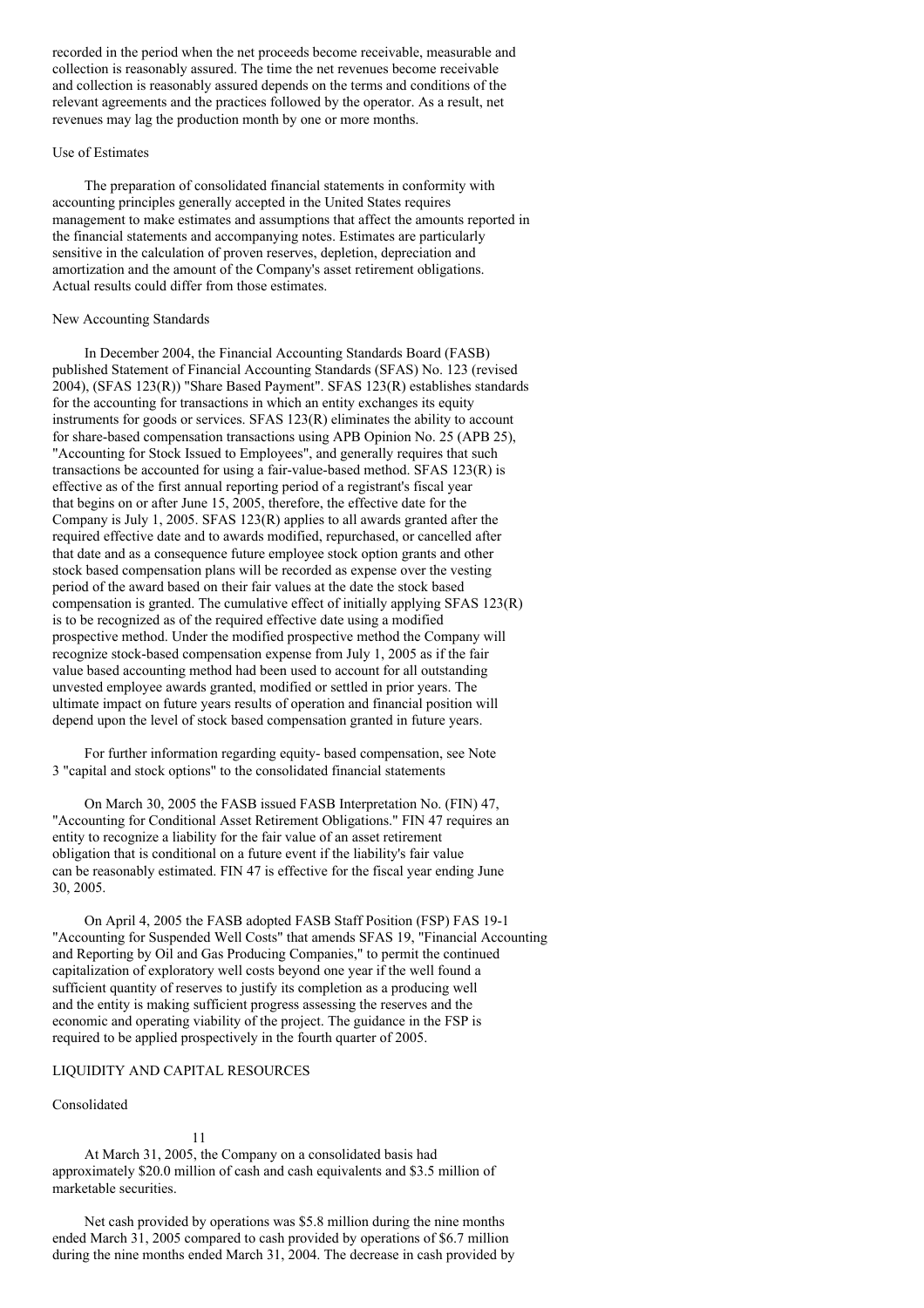operations is primarily related to the absence in 2004 of cash received from the Kotaneelee settlement and payment of 2003 payables in 2004 related to the Palm Valley drilling program.

## 12

During 2005, the Company had net investments in marketable securities of \$314,512 compared to net maturities of \$694,791 in 2004.

The Company invested \$6.6 million and \$7.1 million in oil and gas property and exploration activities during the nine months ended March 31, 2005 and 2004, respectively. The Company continues to invest in exploratory projects that result in exploratory and dry hole expenses in the consolidated financial statements.

## Effect of exchange rate changes

The value of the Australian dollar relative to the U.S. dollar increased 10.1% to \$.7702 at March 31, 2005, compared to a value of \$.6993 at June 30, 2004.

#### As to MPC

At March 31, 2005, MPC, on an unconsolidated basis, had working capital of approximately \$3.2 million. MPC's current cash position and its annual MPAL dividend should be adequate to meet its current cash requirements. MPC has in the past invested and may in the future invest substantial portions of its cash to maintain or increase its majority ownership interest in its subsidiary.

During November 2004, MPC received a dividend of approximately \$975,000 from MPAL.

MPC through its stock repurchase plan may purchase up to one million shares of its common stock in the open market. Through March 31, 2005, MPC had purchased 680,850 of its shares at a cost of approximately \$686,000, all of which shares have been cancelled. No purchases of shares under the repurchase plan were made by MPC during the three and nine month periods ended March 31, 2005.

## As to MPAL

At March 31, 2005, MPAL had working capital of approximately \$20.8 million. MPAL has budgeted approximately \$4 million for specific exploration projects in fiscal year 2005 as compared to the \$5 million expended during fiscal 2004. However, the total amount to be expended may vary depending on when various projects reach the drilling phase. MPAL's future revenues are expected to be derived from the sale of gas in Australia, based on its current composition of oil and gas reserves. MPAL's current contracts for the sale of Palm Valley and Mereenie gas will expire during fiscal year 2012 and 2009, respectively. Unless MPAL is able to obtain additional contracts for its remaining gas reserves or be successful in its current exploration program, its revenues will be materially reduced after 2012.

## OFF BALANCE SHEET ARRANGEMENTS AND CONTRACTUAL OBLIGATIONS

We do not use off-balance sheet arrangements such as securitization of receivables with any unconsolidated entities or other parties. The Company does not engage in trading or risk management activities and does not have material transactions involving related parties. The following is a summary of our consolidated contractual obligations:

### <TABLE> <CAPTION>

### PAYMENTS DUE BY PERIOD

|                                     |                     |               | <b>MORE</b> |               |           |         |
|-------------------------------------|---------------------|---------------|-------------|---------------|-----------|---------|
|                                     | <b>LESS THAN</b>    |               |             | <b>THAN</b>   |           |         |
| CONTRACTUAL OBLIGATIONS             |                     | <b>TOTAL</b>  | 1 YEAR      | 1-3 YEARS     | 3-5 YEARS | 5 YEARS |
|                                     |                     |               |             |               |           |         |
| $<\!\!S\!\!>$<br><( `>              | $\langle C \rangle$ | <c></c>       | <( '>       | <( '>         |           |         |
| <b>Operating Lease Obligations</b>  | \$ 858,000          | 163,000<br>S. | \$ 347,000  | 348,000<br>S. |           |         |
| Purchase Obligations(1)             | 4.496,000           | 4.102.000     | 394,000     |               |           |         |
| <b>Asset Retirement Obligations</b> | 5.635,000           | 39,000        | 161,000     | 4.407.000     | 1.028.000 |         |
|                                     |                     |               |             |               |           |         |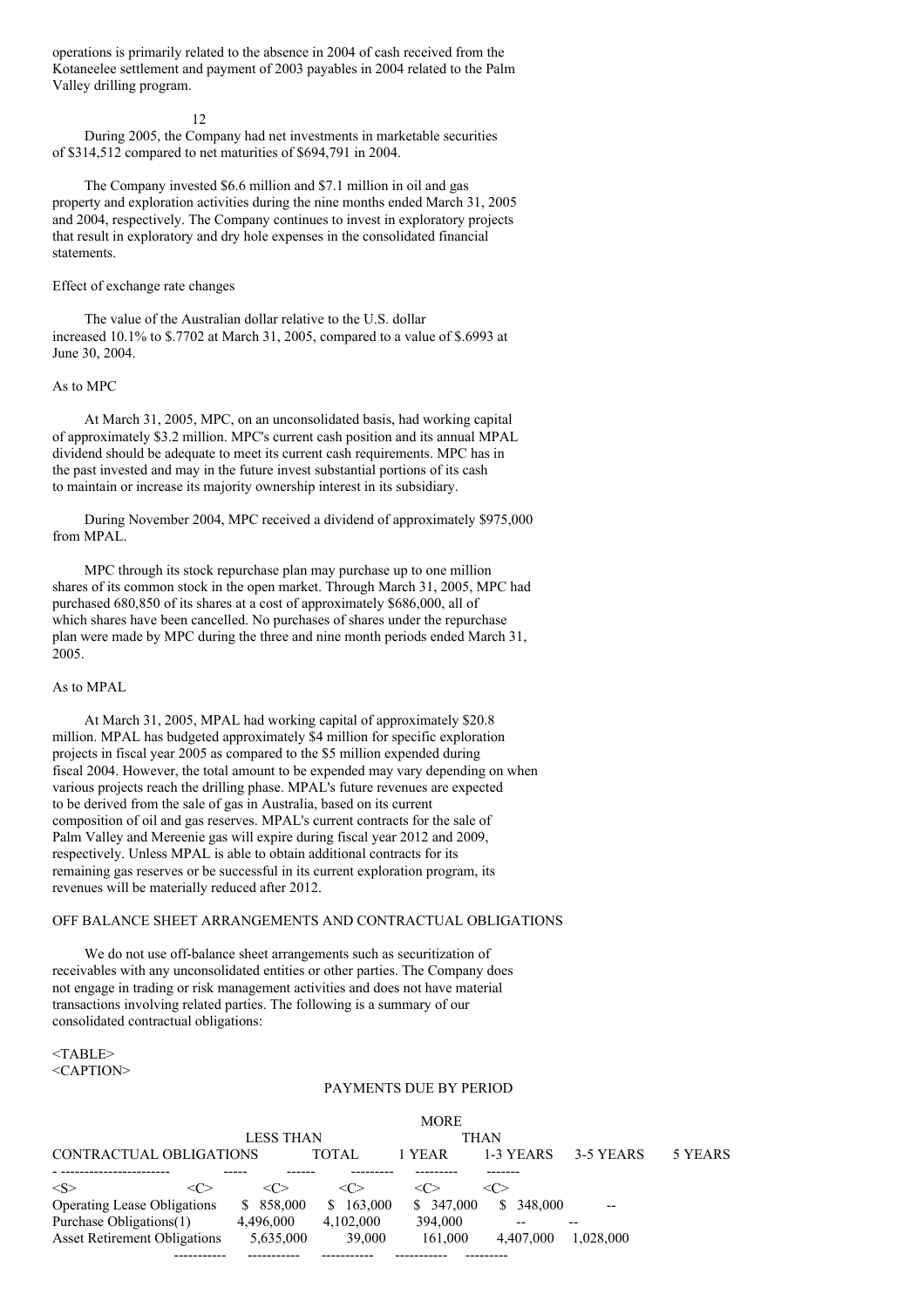=========== =========== =========== =========== =========

#### $<$ /TABLE>

(1) Represents firm commitments for exploration and capital expenditures. Exploration contingent expenditures of \$36.4 million which are not legally binding have been excluded from the table above and, based on exploration decisions, would be due as follows: \$17.2 million (less than 1 year), \$16.6 million (1-3 years), \$2.6 million (3-5 years).

MPAL expects to fund its exploration costs through its cash and cash equivalents and cash flow from Australian operations. MPAL also expects that it will seek partners to share the above exploration costs. If MPAL's effort to find partners is unsuccessful, it may be unable or unwilling to complete the exploration program for some of its properties. In addition to the expenditures discussed above, the operator of the Mereenie field is implementing an extensive program for additional drilling and capital improvements to meet gas sales' contract requirements. During the last quarter of 2004, two gas wells necessary to improve field deliverability and

13 meet gas contractual requirements through 2009 were drilled and completed.

## 14

## RESULTS OF OPERATIONS THREE MONTHS ENDED March 31, 2005 vs. March 31, 2004

## **REVENUES**

OIL SALES INCREASED 48% in the 2005 quarter to \$2,018,000 from \$1,362,000 in 2004 because of the 2% Australian foreign exchange rate increase discussed below, and a 56% increase in the average sales price per barrel, partially offset by a decrease in volumes sold. Oil unit sales (after deducting royalties) in barrels (bbls) and the average price per barrel sold during the periods indicated were as follows:

<TABLE> <CAPTION>

#### THREE MONTHS ENDED MARCH 31,

|                    |                   |              | --------------------- |                   |              |  |
|--------------------|-------------------|--------------|-----------------------|-------------------|--------------|--|
|                    | <b>2005 SALES</b> |              |                       | <b>2004 SALES</b> |              |  |
|                    | <b>AVERAGE</b>    |              |                       | AVERAGE           |              |  |
|                    |                   | <b>PRICE</b> |                       | <b>PRICE</b>      |              |  |
|                    | <b>BBLS</b>       | A.S PER BBL  |                       | <b>BBLS</b>       | A.\$ PER BBL |  |
|                    |                   |              |                       |                   |              |  |
| $<\leq>$           | <(``              | <c></c>      |                       | <ા `>             |              |  |
| Australia:         |                   |              |                       |                   |              |  |
| Mereenie field     | 28,792            |              | 67.32                 | 27,759            | 43.93        |  |
| Cooper Basin       | 1.095             |              | 74.63                 | 1,408             | 37.51        |  |
| Nockatunga project |                   | 7,758        | 56.97                 | 10,869            | 37.67        |  |
|                    |                   |              |                       |                   |              |  |
| Total              | 37,645            | 65.46        |                       | 40,036            | 42.07        |  |
|                    |                   |              |                       |                   |              |  |

 $<$ /TABLE>

GAS SALES INCREASED 14% to \$3,427,000 in 2005 from \$3,014,000 in 2004. This is the result of the 2% Australian foreign exchange rate increase discussed below, as well as increased volume and average price during the 2005 period.

#### <TABLE> <CAPTION>

### THREE MONTHS ENDED MARCH 31,

|                                                                 | 2005        | 2004        |
|-----------------------------------------------------------------|-------------|-------------|
|                                                                 |             |             |
| $<\!\!S\!\!>$                                                   |             |             |
| Australia                                                       | \$3,359,000 | \$2,895,000 |
| Canada-recurring                                                | 68,000      | 119,000     |
|                                                                 |             |             |
| Total                                                           | \$3,427,000 | \$3,014,000 |
|                                                                 |             |             |
| $\times$ / $\Gamma$ $\Lambda$ $\Gamma$ $\Gamma$ $\Gamma$ $\sim$ |             |             |

 $<$  $TABLE$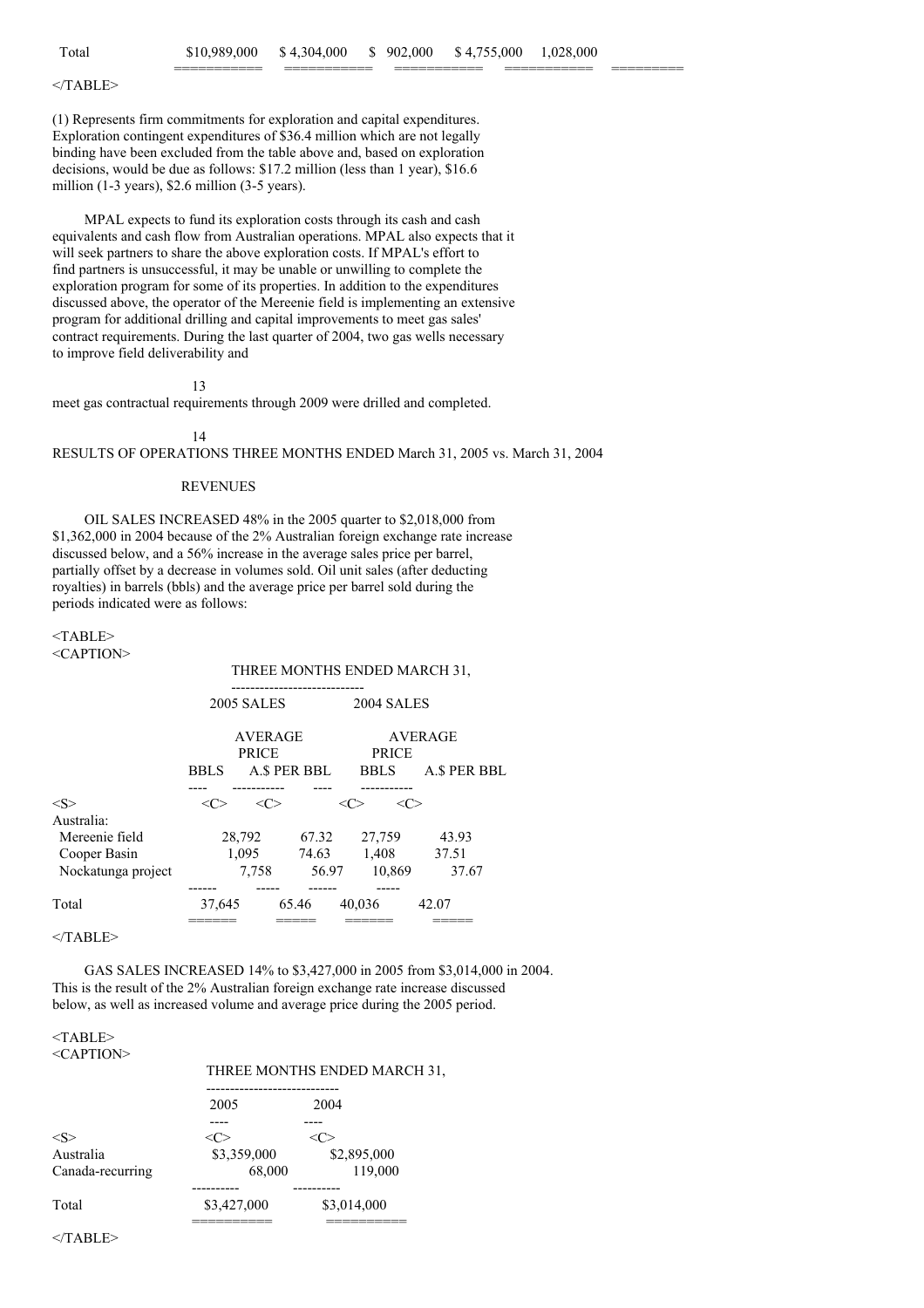During the 2005 period, the volume of gas sold in Australia increased 6%, and the average price of gas sold increased 5%. The volumes in billion cubic feet (bcf) (after deducting royalties) and the average price of gas per thousand cubic feet (mcf) sold during the periods indicated were as follows:

#### $<$ TABLE $>$ <CAPTION>

#### THREE MONTHS ENDED MARCH 31,



 $<$ /TABLE>

OTHER PRODUCTION RELATED REVENUES INCREASED 19% to \$551,000 in 2005 from \$463,000 in 2004 Other production related revenues are primarily MPAL's share of gas pipeline tariff revenues.

INTEREST INCOME DECREASED 62% to \$103,000 in 2005 from \$270,000 in 2004 primarily because of lower cash balances during the period.

### COSTS AND EXPENSES

PRODUCTION COSTS INCREASED 16% IN 2005 to \$1,478,000 from \$1,277,000 in 2004. The increase is the result of more money spent during the 2005 quarter in all areas and also the 2% Australian foreign exchange rate increase discussed below.

EXPLORATION AND DRY HOLE COSTS INCREASED 53% to \$1,042,000 in 2005 from \$680,000 in 2004. These costs related to the exploration work performed on MPAL's properties. The primary reason for the increase is increased expenditures in the Taranki Basin of New Zealand and also the 2% Australian foreign exchange rate increase discussed below.

SALARIES AND EMPLOYEE BENEFITS DECREASED 14% to \$605,000 in 2005 from \$702,000 in 2004. During the 2005 period there was a 2% increase in the Australian foreign exchange rate discussed below. This was offset by the termination of the MPAL defined benefit plan discussed in Note 11.

#### 15

DEPLETION, DEPRECIATION AND AMORTIZATION INCREASED 21% from \$1,581,000 in 2004 to \$1,918,000 in 2005 During the 2005 period, there was a 2% increase in the Australian foreign exchange rate as discussed below. Depletion expense for the Palm Valley and Mereenie fields increased during the period primarily because of the increased depletion rate for 2005 due to lower reserves and increased capital expenditures. In addition, depletion increased in the 2005 period for the Cooper Basin.

AUDITING, ACCOUNTING AND LEGAL EXPENSES DECREASED 9% in 2005 to \$81,000 from \$89,000 in 2004. The Company anticipates that it will be required in the future to incur significant administrative, auditing and legal expenses with respect to new SEC and accounting rules adopted pursuant to the Sarbanes-Oxley Act of 2002, particularly the requirements to document, test and audit the Company's internal controls to comply with Section 404 of the Act and rules adopted thereunder that will apply to the Company for the first time with respect to its annual report for the fiscal year ending June 30, 2007.

ACCRETION EXPENSE INCREASED 1% IN THE 2005 PERIOD from \$103,000 in 2004 to \$104,000 in 2005. Accretion expense represents the accretion on the asset retirement obligations (ARO) under SFAS 143 that was adopted effective July 1, 2002.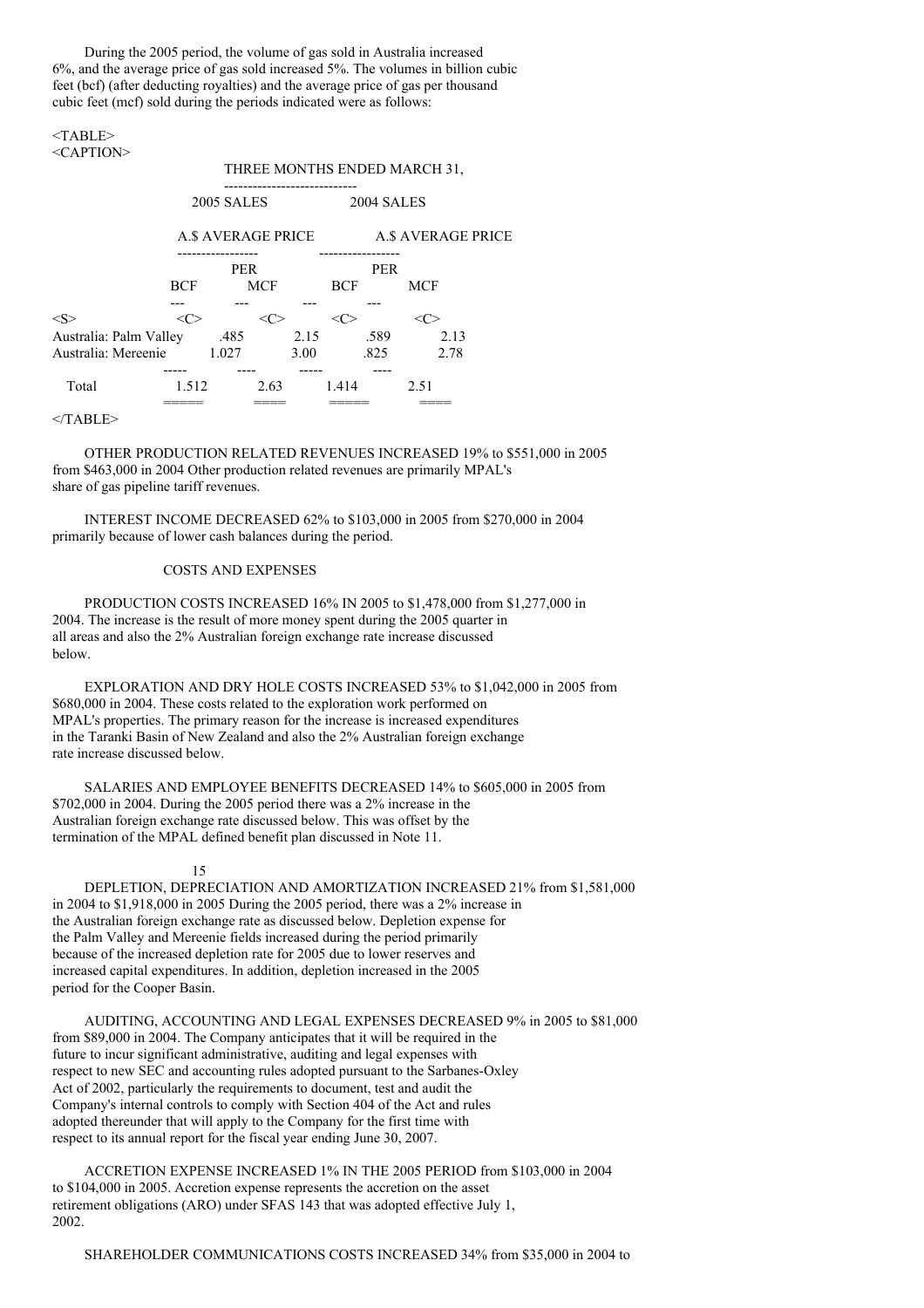\$47,000 in 2005 primarily because of MPC and MPAL's increased costs related to preparing public filings for distribution and the 2% increase in the Australian foreign exchange rate discussed below.

OTHER ADMINISTRATIVE EXPENSES INCREASED 147% from \$131,000 in 2004 to \$324,000 in 2005. During the 2005 period, there was a 2% increase in the Australian foreign exchange rate discussed below and increases in insurance, consulting, repairs and maintenance and travel costs.

INCOME TAX PROVISION DECREASED IN 2005 to \$102,000 from \$115,000 in 2004. The components of the income tax provision (in thousands) between MPC and MPAL are as follows:

 $<$ TABLE>

| <caption></caption>                               |           |               |                 |
|---------------------------------------------------|-----------|---------------|-----------------|
|                                                   | 2005      | 2004          |                 |
|                                                   |           |               |                 |
| $<\ge$                                            | $<\infty$ | $<\!\!C\!\!>$ |                 |
| Income before income taxes and minority interests |           |               | \$511<br>\$500  |
| MPC's non Australian loss (a)                     |           | 227           | 139             |
| Permanent differences-Australia                   |           |               | $(452)$ $(337)$ |
|                                                   |           |               |                 |
| Book taxable income - Australia                   |           | \$275         | \$ 313          |
|                                                   |           |               |                 |
| Australian tax rate                               |           | 30%           | 30%             |
| Australian income tax provision (benefit)         |           | \$83          | \$94            |
| Tax benefit of MPAL losses                        |           |               | (8)             |
| MPC income tax provision (a)                      |           | 19            | 29              |
|                                                   |           |               |                 |
| Income tax provision                              |           | \$102         | \$115           |
|                                                   |           |               |                 |
| Current income tax provision                      |           | \$19          | \$29            |
| Deferred income tax provision                     |           | 83            | 86              |
|                                                   |           |               |                 |
| Income tax provision                              |           | \$102         | \$115           |
|                                                   |           |               |                 |
| Effective tax rate                                |           | 20%           | 22%             |

 $<$ /TABLE>

(a) MPC did not recognize a deferred tax benefit for its non Australian income tax losses during the quarter, as it is not likely that such deferred assets will be realized.

===== =====

### EXCHANGE EFFECT

THE VALUE OF THE AUSTRALIAN DOLLAR RELATIVE TO THE U.S. DOLLAR DECREASED TO \$.7702 AT MARCH 31, 2005 compared to a value of \$.7801 at DECEMBER 31, 2004. This resulted in a \$871,000 foreign currency translation loss for the three months ended March 31, 2005. The average exchange rate used to translate MPAL's operations in Australia was \$.7776 for the quarter ended March 31, 2005, which was an 2% increase compared to the \$.7658 rate for the quarter ended March 31, 2004.

## 16

NINE MONTHS ENDED MARCH 31, 2005 VS. MARCH 31, 2004

### **REVENUES**

OIL SALES INCREASED 49% in the nine months to \$5,419,000 from \$3,637,000 in 2004 because of the 5% Australian foreign exchange rate increase discussed below, and a 52% increase in the average sales price per barrel partially offset by a decrease in volumes sold. Oil unit sales (after deducting royalties) in barrels (bbls) and the average price per barrel sold during the periods indicated were as follows:

 $<$ TABLE> <CAPTION>

NINE MONTHS ENDED MARCH 31,

--------------------------- 2005 SALES 2004 SALES

AVERAGE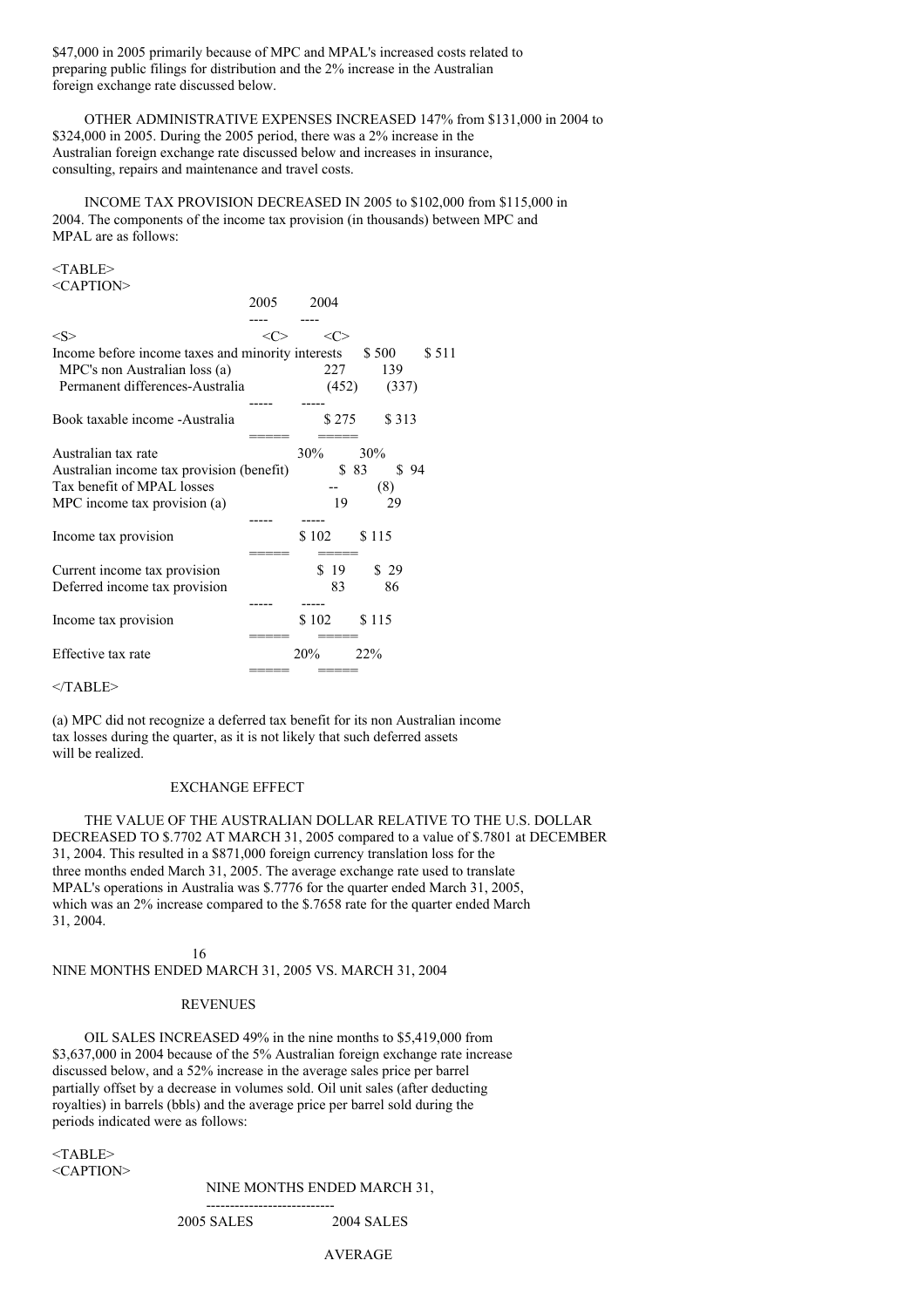|                    |             |         | <b>AVERAGE PRICE</b> |       |             | <b>PRICE</b> |              |
|--------------------|-------------|---------|----------------------|-------|-------------|--------------|--------------|
|                    | <b>BBLS</b> |         | A.\$ PER BBL         |       | <b>BBLS</b> |              | A.\$ PER BBL |
|                    |             |         |                      |       |             |              |              |
| $<\leq>$           |             |         |                      |       |             |              |              |
| Australia:         |             |         |                      |       |             |              |              |
| Mereenie field     |             | 87,253  | 62.57                |       | 87,069      |              | 41.48        |
| Cooper Basin       |             | 3,319   | 59.56                |       | 5,604       |              | 36.14        |
| Nockatunga project |             | 22,856  |                      | 55.12 | 27,309      |              | 36.60        |
|                    |             |         |                      |       |             |              |              |
| Total              |             | 113,428 | 61.04                |       | 119,982     | 40.16        |              |
|                    |             |         |                      |       |             |              |              |
| $\langle$ TABLE>   |             |         |                      |       |             |              |              |

GAS SALES DECREASED 7% to \$9,251,000 in 2005 from \$9,932,000 in 2004. The decrease was primarily the result of the one time proceeds of \$1,135,000 from the Kotaneelee gas field settlement recorded in 2003. This was partially offset by the 5% Australian foreign exchange rate increase discussed below and the 3.5% increase in price per mcf sold.

## <TABLE>

<CAPTION>

| SUAP HUN2         |               |                             |             |           |  |
|-------------------|---------------|-----------------------------|-------------|-----------|--|
|                   |               | NINE MONTHS ENDED MARCH 31, |             |           |  |
|                   | 2005          |                             | 2004        |           |  |
|                   |               |                             |             |           |  |
| $<\!\!S\!\!>$     | $<\!\!C\!\!>$ |                             |             |           |  |
| Australia         |               | \$9,025,000 \$8,487,000     |             |           |  |
| Canada-recurring  |               | 226,000                     |             | 310,000   |  |
| Canada-settlement |               |                             |             | 1,135,000 |  |
|                   |               |                             |             |           |  |
| Total             |               | \$9,251,000                 | \$9,932,000 |           |  |
|                   |               |                             |             |           |  |
|                   |               |                             |             |           |  |

## $<$ /TABLE>

The volumes in billion cubic feet (bcf) (after deducting royalties) and the average price of gas per thousand cubic feet (mcf) sold during the periods indicated were as follows:

 $<$ TABLE $>$ <CAPTION>

## NINE MONTHS ENDED MARCH 31,

|                        |       | 2005 SALES                              |      |            | <b>2004 SALES</b>   |      |                           |  |
|------------------------|-------|-----------------------------------------|------|------------|---------------------|------|---------------------------|--|
|                        |       | <b>A.\$ AVERAGE PRICE</b><br><b>PER</b> |      |            | <b>PER</b>          |      | <b>A.\$ AVERAGE PRICE</b> |  |
|                        | BCF   | MCF                                     |      | <b>BCF</b> |                     | MCF  |                           |  |
| <s></s>                | <<    | <<>                                     |      | <േ         | $\langle C \rangle$ |      |                           |  |
| Australia: Palm Valley |       | 1.540                                   | 2.14 |            | 1.79                |      | 2.19                      |  |
| Australia: Mereenie    |       | 2.803                                   | 2.91 |            | 2.57                |      | 2.81                      |  |
|                        |       |                                         |      |            |                     |      |                           |  |
| Total                  | 4.343 | 2.63                                    |      | 4.36       |                     | 2.54 |                           |  |
|                        |       |                                         |      |            |                     |      |                           |  |

---------------------------

</TABLE>

OTHER PRODUCTION RELATED REVENUES INCREASED 7% to \$1,357,000 in 2005 from \$1,266,000 in 2004. Other production related revenues are primarily MPAL's share of gas pipeline tariff revenues.

INTEREST INCOME DECREASED 1.5% to \$835,000 in 2005 from \$848,000 in 2004 primarily due to lower cash balances partially offset by the 5% Australian foreign exchange rate increase discussed below and.

## COSTS AND EXPENSES

PRODUCTION COSTS INCREASED 6.5% IN 2005 to \$4,322,000 from \$4,055,000 in 2004. The increase in 2005 was primarily the result of increased expenditures in the Mereenie and Palm Valley fields and the 5% Australian foreign exchange rate increase discussed below, partially offset by lower expenditures for the Nockatunga project and the Cooper Basin.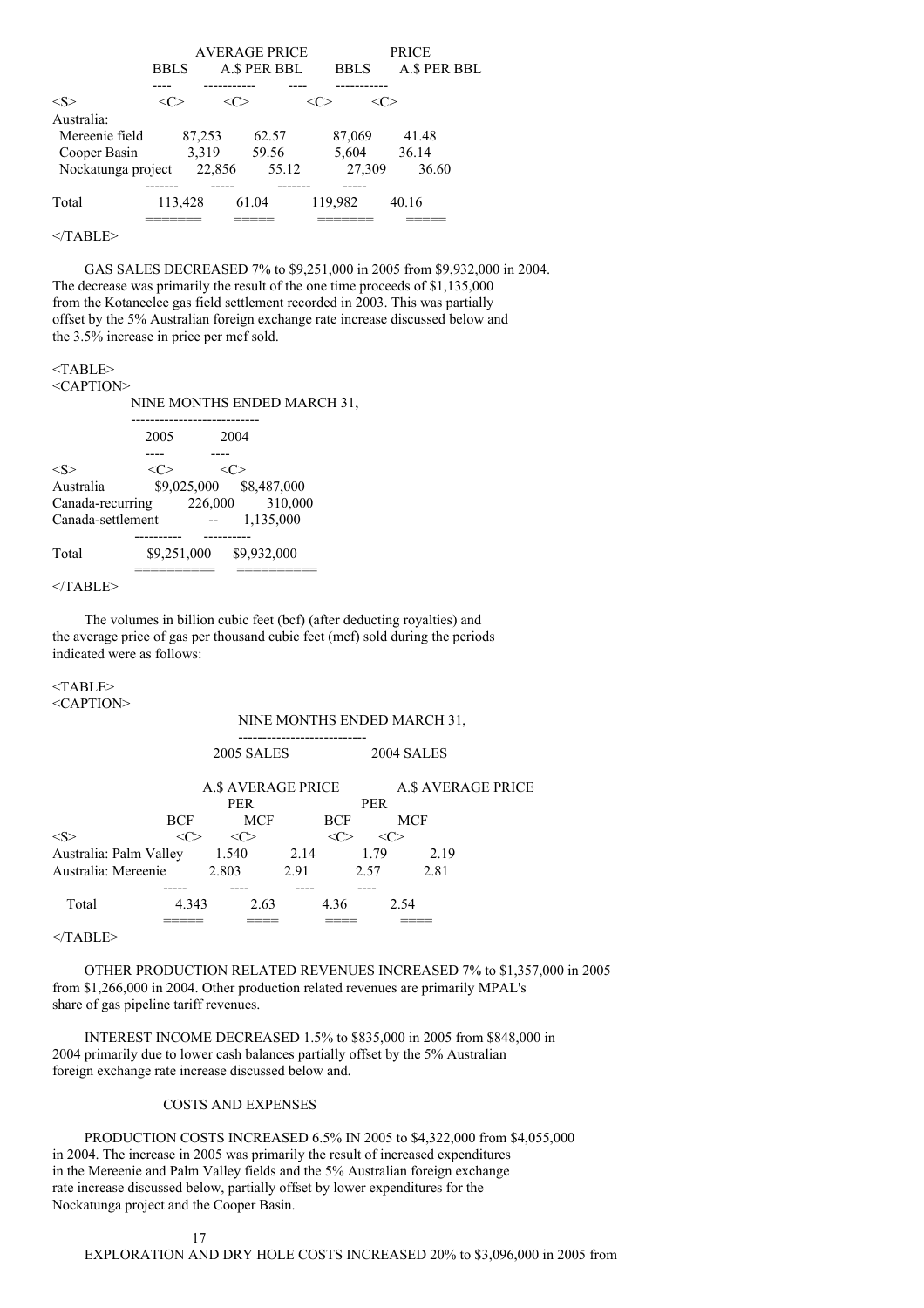\$2,585,000 in 2004. These costs related to the exploration work performed on MPAL's properties. The primary reasons for the increase in 2005 were seismic work performed on the Nockatunga project, costs related to exploration activities in New Zealand and the 5% Australian foreign exchange rate increase discussed below. These costs were partially offset by less costs incurred in 2005 on properties in Southern Australia.

SALARIES AND EMPLOYEE BENEFITS DECREASED 3% to \$1,924,000 in 2005 from \$1,982,000 in 2004 The decrease in 2005 was the result of the termination of the MPAL defined benefit plan discussed in Note 11. This was partially offset by the 5% increase in the Australian foreign exchange rate discussed below and the regular annual increases in salaries.

DEPLETION, DEPRECIATION AND AMORTIZATION INCREASED 24% from \$4,325,000 in 2004 to \$5,373,000 in 2005 During the 2005 period, there was a 5% increase in the Australian foreign exchange rate discussed below. Depletion expense for the Palm Valley and Mereenie fields increased 22% during the period primarily because of the increased depletion rate for 2005 due to lower reserves and increased capital expenditures. In addition, depletion increased in the 2005 period for the Cooper Basin.

AUDITING, ACCOUNTING AND LEGAL EXPENSES INCREASED 10% IN 2005 to \$363,000 from \$330,000 in 2004. The Company anticipates that it will be required in the future to incur significant administrative, auditing and legal expenses with respect to new SEC and accounting rules adopted pursuant to the Sarbanes-Oxley Act of 2002, particularly the requirements to document, test and audit the Company's internal controls to comply with Section 404 of the Act and rules adopted thereunder that will apply to the Company for the first time with respect to its annual report for the fiscal year ending June 30, 2007.

ACCRETION EXPENSE INCREASED 9.5% IN THE 2005 PERIOD from \$273,000 in 2004 to \$299,000 in 2005. Accretion expense represents the accretion on the asset retirement obligations (ARO) under SFAS 143 that was adopted effective July 1, 2002. The increase in the 2005 period is primarily the 5% increase in the Australian foreign exchange rate discussed below and the increased rate used for the Palm Valley and Mereenie fields.

SHAREHOLDER COMMUNICATIONS COSTS INCREASED 29% from \$156,000 in 2004 to \$202,000 in 2005 primarily because of MPC and MPAL's increased costs related to preparing public filings for distribution and the 5% increase in the Australian foreign exchange rate discussed below.

OTHER ADMINISTRATIVE EXPENSES INCREASED 54% from \$427,000 in 2004 to \$658,000 in 2005. primarily due to increased consulting and insurance costs and the 5% increase in the Australian foreign exchange rate discussed below.

INCOME TAX PROVISION DECREASED IN 2005 to \$260,000 from \$463,000 in 2004 because of lower book taxable income in 2005. The components of the income tax provision (in thousands) between MPC and MPAL are as follows:

#### <TABLE>  $\langle C$  A PTION $>$

| NUMBRO N                                                                                                                                    |      |     |                 |       |                |         |
|---------------------------------------------------------------------------------------------------------------------------------------------|------|-----|-----------------|-------|----------------|---------|
|                                                                                                                                             | 2005 |     | 2004            |       |                |         |
|                                                                                                                                             |      |     |                 |       |                |         |
| $<\ge$                                                                                                                                      | <<>  |     | <<>             |       |                |         |
| Income(loss) before income taxes and minority interests $$627$<br>MPC's non Australian loss (income) (a)<br>Permanent differences-Australia |      |     | (933)           | 978   | (700)<br>(819) | \$1,549 |
|                                                                                                                                             |      |     |                 |       |                |         |
| Book taxable income -Australia                                                                                                              |      |     | \$672           |       | 30<br>S.       |         |
| Australian tax rate                                                                                                                         |      | 30% |                 | 30%   |                |         |
| Australian income tax provision                                                                                                             |      |     | $\frac{1}{202}$ |       | \$<br>9        |         |
| Tax benefit of MPAL losses                                                                                                                  |      |     |                 |       | (9)            |         |
| MPC income tax provision (a)                                                                                                                |      |     | 58              |       | 463            |         |
|                                                                                                                                             |      | S   | 260             | \$463 |                |         |
| Income tax provision                                                                                                                        |      |     |                 |       |                |         |
| Current income tax provision                                                                                                                |      |     | 58              |       | \$463          |         |
| Deferred income tax provision                                                                                                               |      |     | 202             |       |                |         |
|                                                                                                                                             |      |     |                 |       |                |         |
| Income tax provision                                                                                                                        |      | S   | 260             | S     | 463            |         |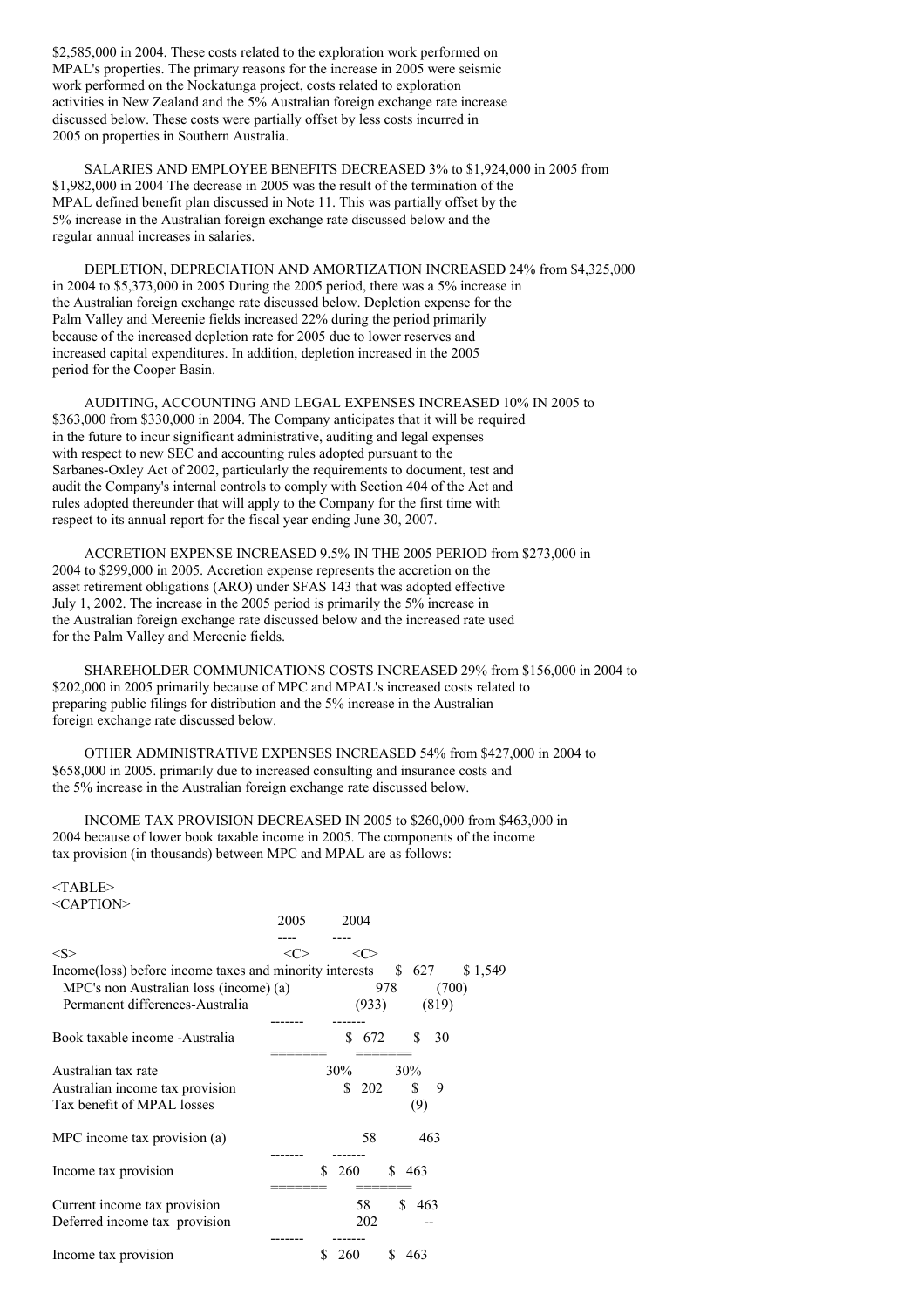======= ======= Effective tax rate  $41\%$   $30\%$ 

======= =======

 $<$ /TABLE>

(a) MPC did not recognize a deferred tax benefit for its non Australian income tax losses during the quarter, as it is not likely that such deferred assets will be realized.

## 18 EXCHANGE EFFECT

THE VALUE OF THE AUSTRALIAN DOLLAR RELATIVE TO THE U.S. DOLLAR INCREASED TO \$.7702 AT March 31, 2005 compared to a value of \$.6993 at June 30, 2004. This resulted in a \$1,599,000 foreign currency translation gain for the nine months ended March, 2005. The average exchange rate used to translate MPAL's operations in Australia was \$.7481 for the nine month period ended March 31, 2005, which was a 5% increase compared to the \$.7138 rate for the nine month period ended March 31, 2004.

## ITEM 3. QUANTITATIVE AND QUALITATIVE DISCLOSURE ABOUT MARKET RISK

The Company does not have any significant exposure to market risk, other than as previously discussed regarding foreign currency risk and the risk of fluctuations in the world price of crude oil, as the only market risk sensitive instruments are its investments in marketable securities. For the nine month period ended March 31, 2005, oil sales represented approximately 34% of production revenues, therefore, an increase in the world price of crude oil would have a positive impact on the Company's earnings, while a decrease in crude oil prices would have a similar negative impact on earnings. Gas sales, which represented approximately 58% of production revenues in 2005, are derived primarily from the Palm Valley and Mereenie fields in the Northern Territory of Australia and the gas prices are set according to long term contracts that are subject to changes in the Australian Consumer Price Index (ACPI). Accordingly, the price of gas will increase or decrease consistent with movement in the ACPI. At March 31, 2005, the carrying value of our investments in marketable securities including those classified as cash and cash equivalents was approximately \$24 million, which approximates the fair value of the securities. Since the Company expects to hold the investments to maturity, the maturity value should be realized.

### ITEM 4. CONTROLS AND PROCEDURES

### Disclosure Controls and Procedures

An evaluation was performed under the supervision and with the participation of the Company's management, including Daniel J. Samela, the Company's President, Chief Executive Officer and Chief Financial Officer, of the effectiveness of the design and operation of the Company's disclosure controls and procedures (as defined in Rule 13a-15(e) and Rule 15d-15(e) promulgated under the Securities and Exchange Act of 1934) as of March 31, 2005. Based on this evaluation, the Company's President concluded that the Company's disclosure controls and procedures were effective such that the material information required to be included in the Company's SEC reports is recorded, processed, summarized and reported within the time periods specified in SEC rules and forms relating to the Company, including its consolidated subsidiaries, and was made known to him by others within those entities, particularly during the period when this report was being prepared.

## Internal Control Over Financial Reporting

There have not been any changes in the Company's internal control over financial reporting (as such term is defined in Rules 13a-15(f) and 15d-15(f) under the Exchange Act) during the fiscal quarter ended March 31, 2005 that have materially affected, or are reasonably likely to materially affect, the Company's internal control over financial reporting.

Section 404 of the Sarbanes-Oxley Act of 2002 (the "Act") will require the Company to include an internal control report from management in its annual report for the year ending June 30, 2007 and in subsequent annual reports thereafter. The internal control report must include the following: (1) a statement of management's responsibility for establishing and maintaining adequate internal control over financial reporting, (2) a statement identifying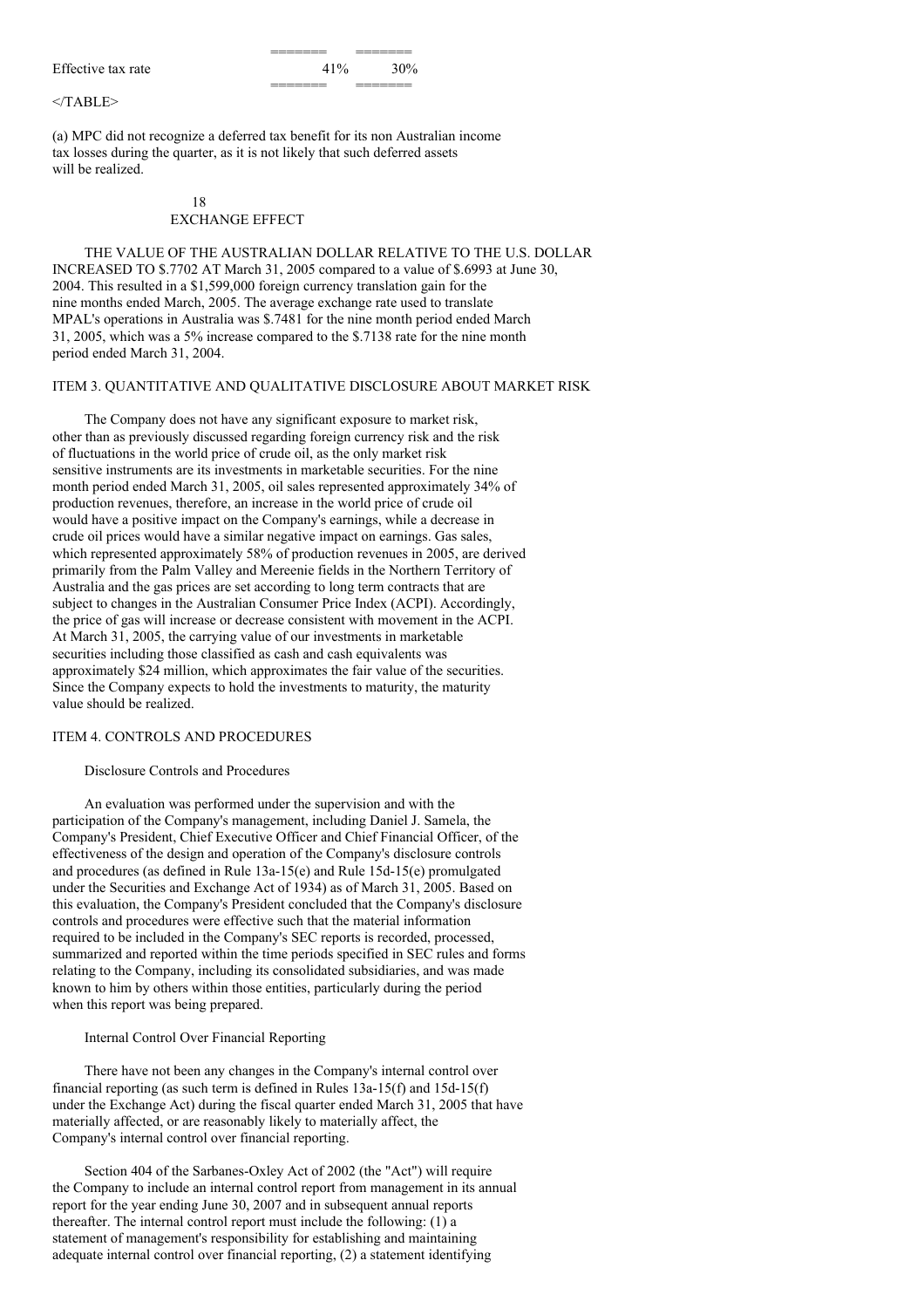the framework used by management to conduct the required evaluation of the effectiveness of the Company's internal control over financial reporting, (3) management's assessment of the effectiveness of the Company's internal control over financial reporting as of June 30, 2007, including a statement as to whether or not internal control over financial reporting is effective, and (4) a statement that the Company's independent auditors have issued an attestation report on management's assessment of internal control over financial reporting.

Management acknowledges its responsibility for establishing and maintaining internal controls over financial reporting and seeks to continually improve those controls. In addition, in order to achieve compliance with Section 404 of the Act within the required timeframe, the Company has initiated a process to document, review and test its internal controls over financial reporting during the remainder of the fiscal year ending June 30, 2005 and 2006. As part of its Section 404 compliance project, the Company intends to make improvements to its internal controls over financial reporting when and as required by the Act and make disclosure with respect to any such improvements to the extent such improvements are deemed material to the Company's internal control over financial

reporting.

20 MAGELLAN PETROLEUM CORPORATION

19

FORM 10-Q PART II - OTHER INFORMATION March 31, 2005

## ITEM 1 LEGAL PROCEEDINGS

During September 2003, the litigants in the Kotaneelee litigation entered into a settlement agreement. During October 2003, the Company received approximately \$851,000, after Canadian withholding taxes and reimbursement of certain past legal costs. The plaintiffs terminated all litigation against the defendants related to the field, including the claim that the defendants failed to fully develop the field. Since each party agreed to bear its own legal costs, there were no taxable costs assessed against any of the parties.

## ITEM 2 UNREGISTERED SALES OF EQUITY SECURITIES AND USE OF PROCEEDS

The following schedule sets forth the number of shares that the Company has repurchased under any of its repurchase plans for the stated periods, the cost per share of such repurchases and the number of shares that may yet be repurchased under the plans:

<TABLE> <CAPTION>

## TOTAL NUMBER OF SHARES PURCHASED AS PART OF MAXIMUM NUMBER OF SHARES TOTAL NUMBER OF AVERAGE PRICE PUBLICLY ANNOUNCED PLAN THAT MAY YET BE PERIOD SHARES PURCHASED PAID SHARE (1) PURCHASED UNDER PLAN ------ ---------------- ---------- --- --------------------  $\langle S \rangle$   $\langle C \rangle$   $\langle C \rangle$   $\langle C \rangle$   $\langle C \rangle$ Oct. 1-31, 2004 0 0 0 319,150

| Oct. 1-31, 2004 |  | 319.150 |
|-----------------|--|---------|
| Nov. 1-30, 2004 |  | 319.150 |
| Mar. 1-31, 2005 |  | 319,150 |
| $<$ TABLE>      |  |         |

(1) The Company through its stock repurchase plan may purchase up to one million shares of its common stock in the open market. Through March 31, 2005, the Company had purchased 680,850 of its shares at an average price of \$1.01 per share or a total cost of approximately \$686,000, all of which shares have been cancelled.

### ITEM 6. EXHIBITS

31. Rule 13a-14(a) Certifications.

Certification of Daniel J. Samela, President, Chief Executive Officer and Chief Financial and Accounting Officer, pursuant to Rule 13a-14(a) under the Securities Exchange Act of 1934 is filed herein.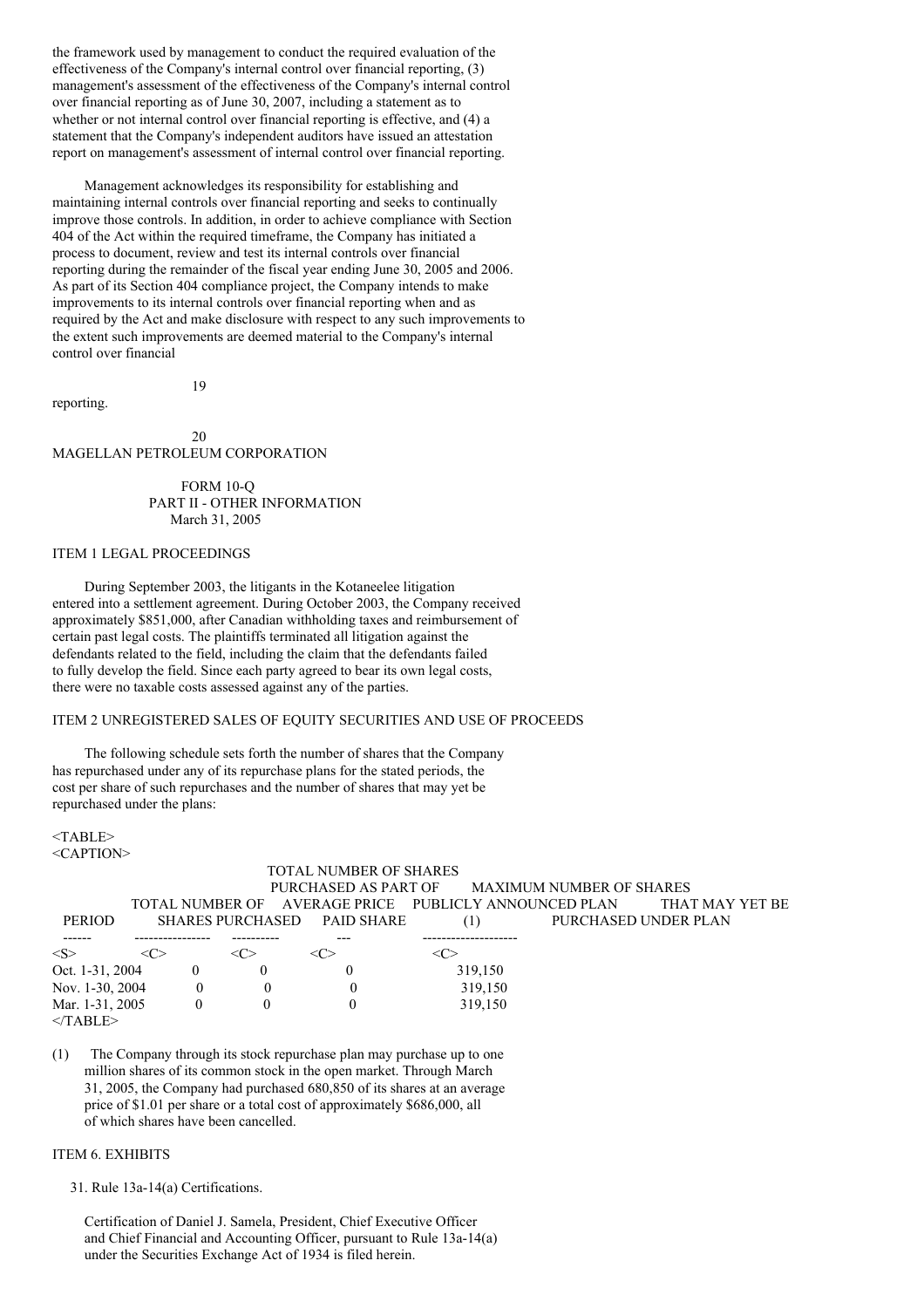### 32. Section 1350 Certifications.

Certification of Daniel J. Samela, President, Chief Executive Officer and Chief Financial and Accounting Officer, pursuant to 18 U.S.C. Section 1350, as adopted pursuant to Section 906 of the Sarbanes-Oxley Act of 2002, is furnished herein.

### 21 SIGNATURES

Pursuant to the requirements of the Securities Exchange Act of 1934, the registrant has duly caused this report to be signed on its behalf by the undersigned thereunto duly authorized:

## MAGELLAN PETROLEUM CORPORATION Registrant

Date: May 16, 2005 By /s/ Daniel J. Samela ------------------------------

> Daniel J. Samela, President and Chief Executive Officer, Chief Financial and Accounting Officer

22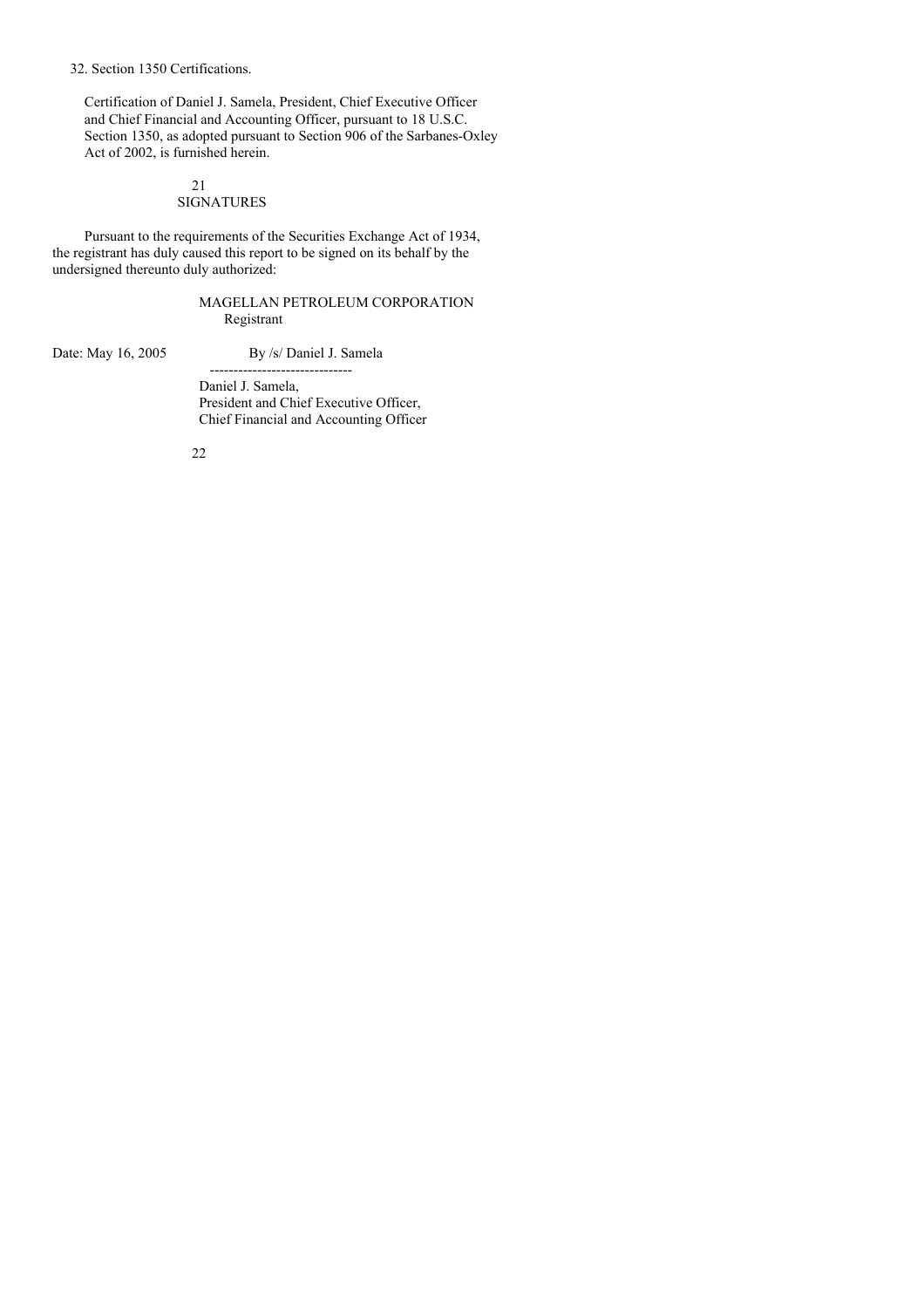### EXHIBIT 31

### RULE 13a-14(a) CERTIFICATIONS

I, Daniel J. Samela, certify that:

1. I have reviewed this quarterly report on Form 10-Q of Magellan Petroleum Corporation;

2. Based on my knowledge, this report does not contain any untrue statement of a material fact or omit to state a material fact necessary to make the statements made, in light of the circumstances under which such statements were made, not misleading with respect to the period covered by this report;

3. Based on my knowledge, the financial statements, and other financial information included in this report, fairly present in all material respects the financial condition, results of operations and cash flows of the registrant as of, and for, the periods presented in this report;

4. The registrant's other certifying officers and I are responsible for establishing and maintaining disclosure controls and procedures (as defined in Exchange Act Rules  $13a-15(e)$  and  $15d-15(e)$  for the registrant and have:

(a) Designed such disclosure controls and procedures, or caused such disclosure controls and procedures to be designed under our supervision, to ensure that material information relating to the registrant, including its consolidated subsidiaries, is made known to us by others within those entities, particularly during the period in which this report is being prepared;

(b) [Intentionally omitted pursuant to the guidance contained in SEC Release No. 33-8238.]

(c) Evaluated the effectiveness of the registrant's disclosure controls and procedures and presented in this report our conclusions about the effectiveness of the disclosure controls and procedures, as of the end of the period covered by this report based on such evaluation; and

(d) Disclosed in this report any change in the registrant's internal control over financial reporting that occurred during the registrant's most recent fiscal quarter (the registrant's fourth fiscal quarter in the case of an annual report) that has materially affected, or is reasonably likely to materially affect, the registrant's internal control over financial reporting; and

5. The registrant's other certifying officers and I have disclosed, based on our most recent evaluation of internal control over financial reporting, to the registrant's auditors and the audit committee of the registrant's board of directors (or persons performing the equivalent functions):

(a) All significant deficiencies and material weaknesses in the design or operation of internal control over financial reporting which are reasonably likely to adversely affect the registrant's ability to record, process, summarize and report financial information; and

(b) Any fraud, whether or not material, that involves management or other employees who have a significant role in the registrant's internal control over financial reporting.

Date: May 16, 2005 /s/ Daniel J. Samela

--------------------------------------

Daniel J. Samela, President and Chief Executive Officer, Chief Financial and Accounting Officer